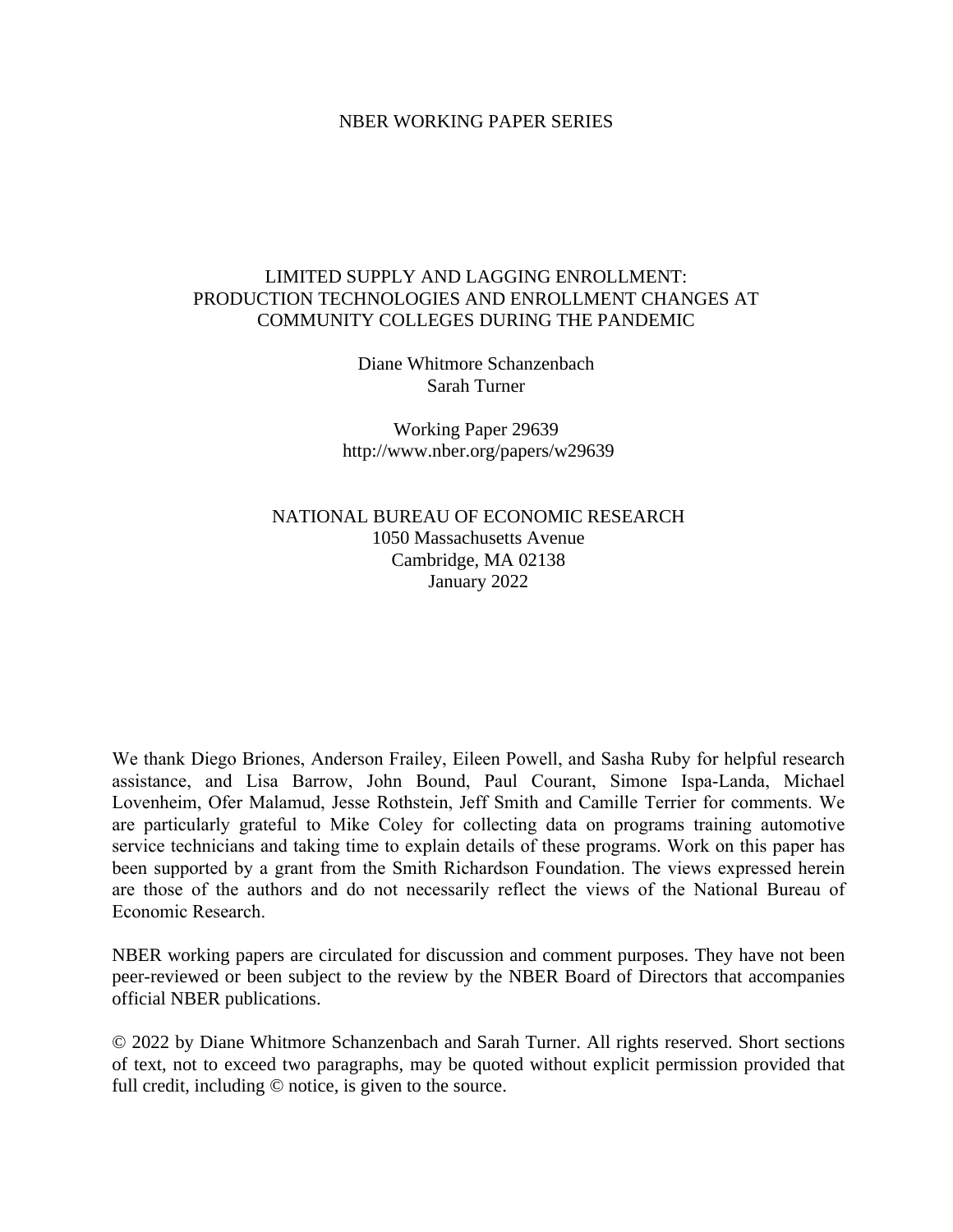Limited Supply and Lagging Enrollment: Production Technologies and Enrollment Changes at Community Colleges during the Pandemic Diane Whitmore Schanzenbach and Sarah Turner NBER Working Paper No. 29639 January 2022 JEL No. I2,I23

## **ABSTRACT**

Weak labor markets typically lead young workers to invest in skills. High unemployment during COVID diverged from prior downturns: enrollment at community colleges dropped by 9.5 percent between 2019 and 2020, with the drop larger among men. COVID disruptions generated supply-side impacts on courses of study requiring significant capital and "hands on" experiential learning, particularly programs that deliver of assembly, repair and maintenance (ARM) skills. Community colleges that had relative concentrations of credentials in ARM fields pre-pandemic experienced relatively large enrollment declines. The decline in ARM enrollment explains nearly all the difference in enrollment declines by gender during COVID.

Diane Whitmore Schanzenbach Institute for Policy Research Northwestern University 2040 Sheridan Road Evanston, IL 60208 and NBER dws@northwestern.edu

Sarah Turner University of Virginia Department of Economics Monroe Hall, Room 237 248 McCormick Rd Charlottesville, VA 22903 and NBER set5h@virginia.edu

An online appendix is available at: http://www.nber.org/data-appendix/w29639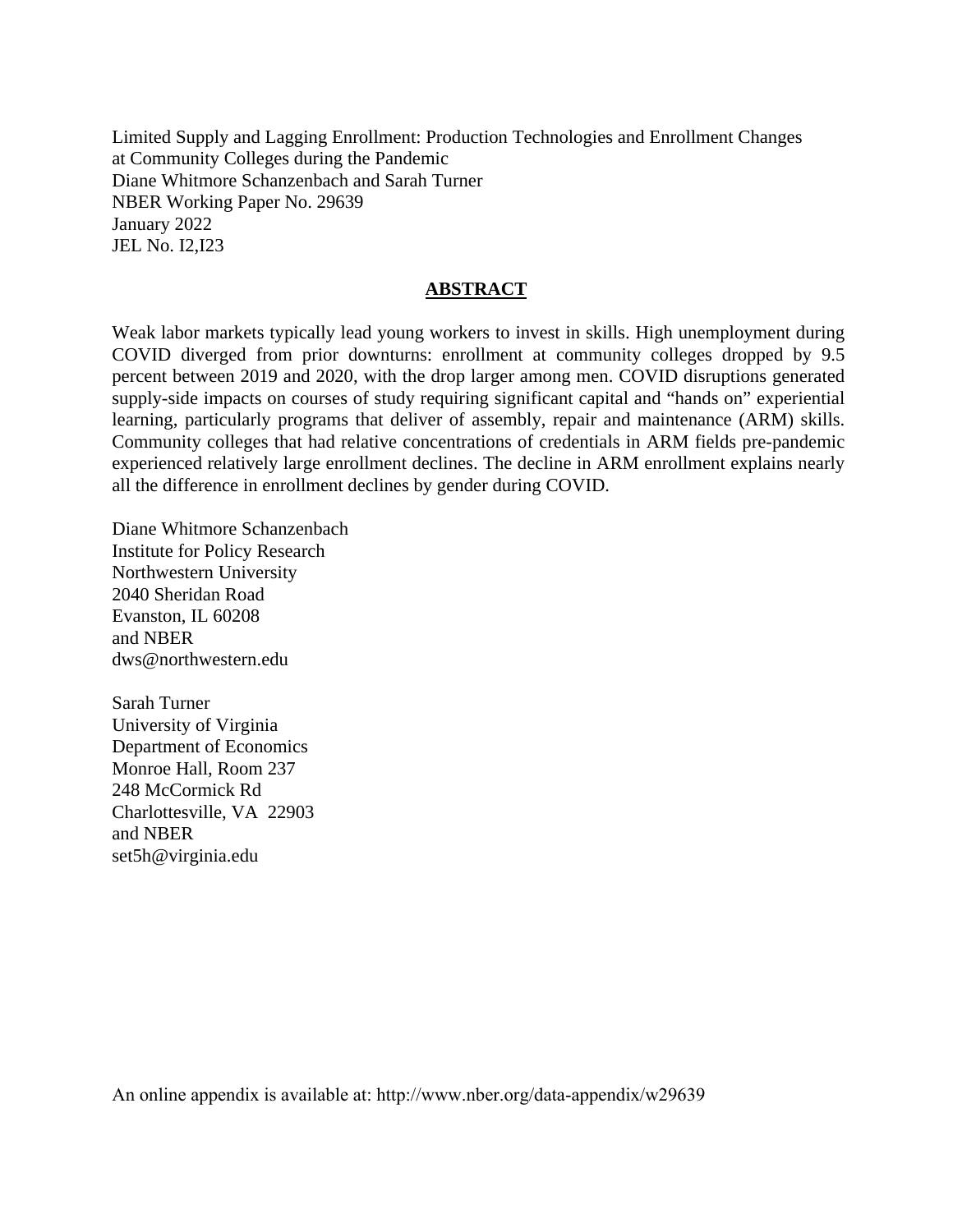Weak labor markets and high unemployment typically lead young workers to invest in skill development by lowering the opportunity cost of a degree. In past recessions, postsecondary institutions—particularly community colleges—have seen large increases in enrollment in response to labor market downturns (Betts and MacFarland, 1995; Barr and Turner, 2013). But the period of high unemployment tied to COVID diverged markedly from past downturns. Total post-secondary enrollment declined substantially, down 4.5 percent from fall 2019 to fall 2020 during COVID, compared with a decline of less than 1 percent in the year before, when the economy was strong. Enrollment declines at community colleges were yet larger: dropping by 9.5 percent overall between the fall of 2019 and the fall of 2020 (see Figure 1), and nearly 15 percent among men. In this paper, we explore how supply disruptions produced a decline in community college enrollment during the COVID period, even as unemployment rates were quite high.

COVID introduced unique "shocks" to the delivery of post-secondary education. Depending on local and state mandates, colleges may have had to abruptly shift to online-only formats or may have been able to continue to hold in-person classes but with increased costs due to social distancing requirements (reducing maximum class size conditional on space) and deep cleaning mandates. These shifts not only differ across states, but also have markedly heterogeneous impacts across courses of study.

How COVID-related disruptions impacted community college enrollment is particularly important given the role of these institutions in furthering economic mobility. Long-standing evidence indicates positive returns (Kane and Rouse 1995), with the returns to career and technical education coursework for adult learners shown to be particularly strong (Jacobson, Lalonde & Sullivan 2005; Cellini and Turner 2019). Yet, when enrollment demand for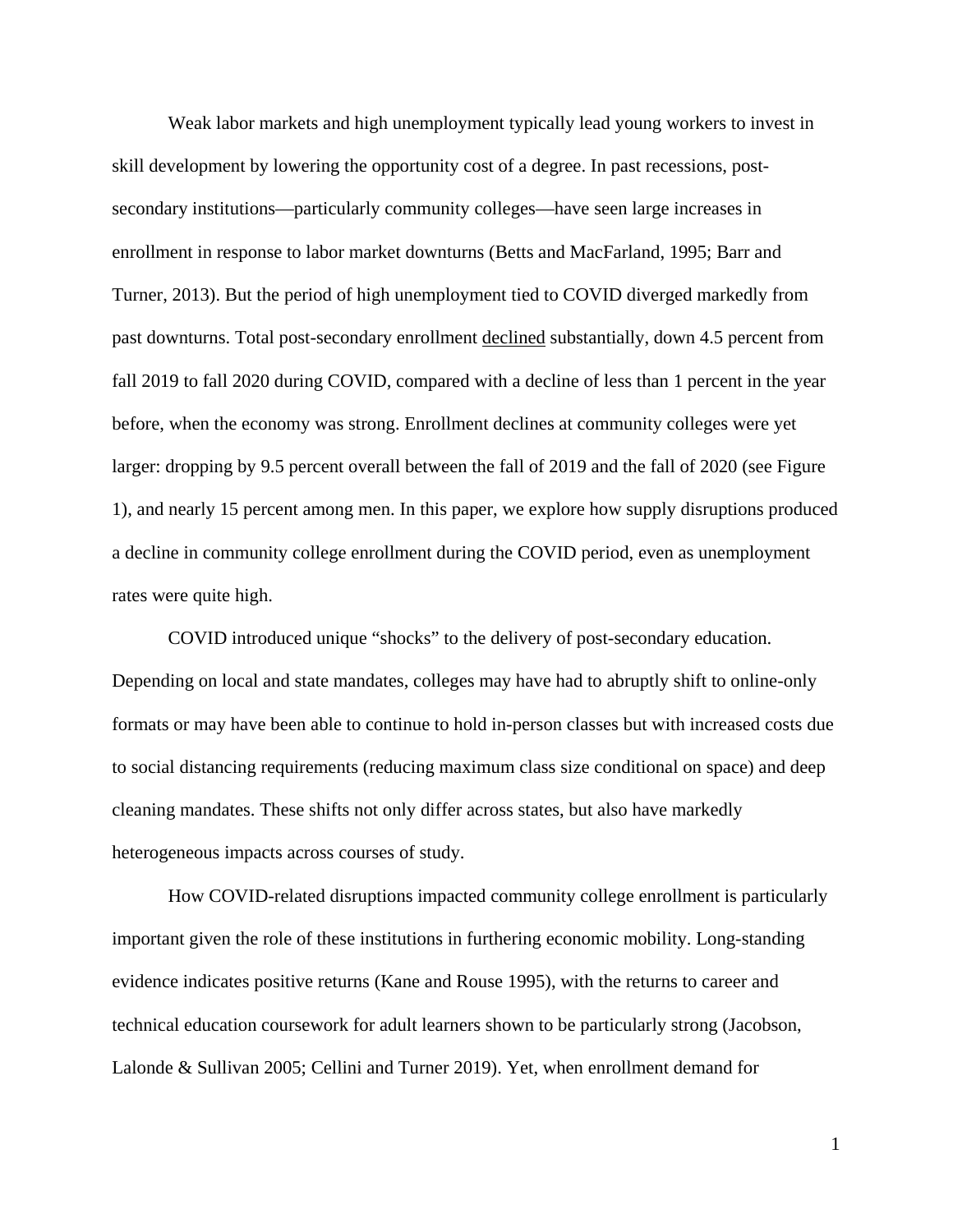community colleges has increased during prior downturns, it appears that more students take remedial and general academic subjects—which generally do not have sizeable labor market returns. The patterns are not driven by a change in the types of students enrolling in community colleges, but instead appear to be driven by institutional constraints which are more likely to bind in technical and health fields (Stange, Bound, Smith, Morales, Cole and Dyer,  $2017$  $2017$  $2017$ ).<sup>1</sup>

 Within community colleges, the disruption of the COVID era may have differentially affected programs of study, highlighting wide variation in production technologies. Because some fields have much more intensive on-site capital requirements, there may be substantial differences across programs in capacity to adjust to changes in enrollment demand. Still, many community colleges had extensive online offerings before the pandemic. Some courses in the social science or professional fields that are lecture-based or have computer-based modules, such as accounting or web design, had already been conducted online requiring little or no shift in response to COVID. Among those classes previously meeting in person, direct instruction or lecture-based courses were likely easier and less costly to shift online in response to the COVID shock. On the other hand, courses that require significant capital and "hands-on" experiential learning, such as welding or automotive repair, are likely to be least elastic in supply and most difficult to transfer to an online environment.

We investigate responses to the supply shocks induced by COVID across fields that differ in the costs (and benefits) of online or socially distanced learning, using community college administrative records from a sample of seven states, representing about half of national community college enrollment. We focus on assembly, repair and maintenance (ARM) courses

<span id="page-3-0"></span> $1$  Constraints in offerings may also impact the extensive margin of community college enrollment. Goodman and Volz (2020) show that variation in state appropriations to public colleges shifted enrollment to the for-profit sector. Similarly, Cellini (2009) finds that when community colleges are able to increase supply due to passage of bond referenda, enrollment shifts from the for-profit to the public sector.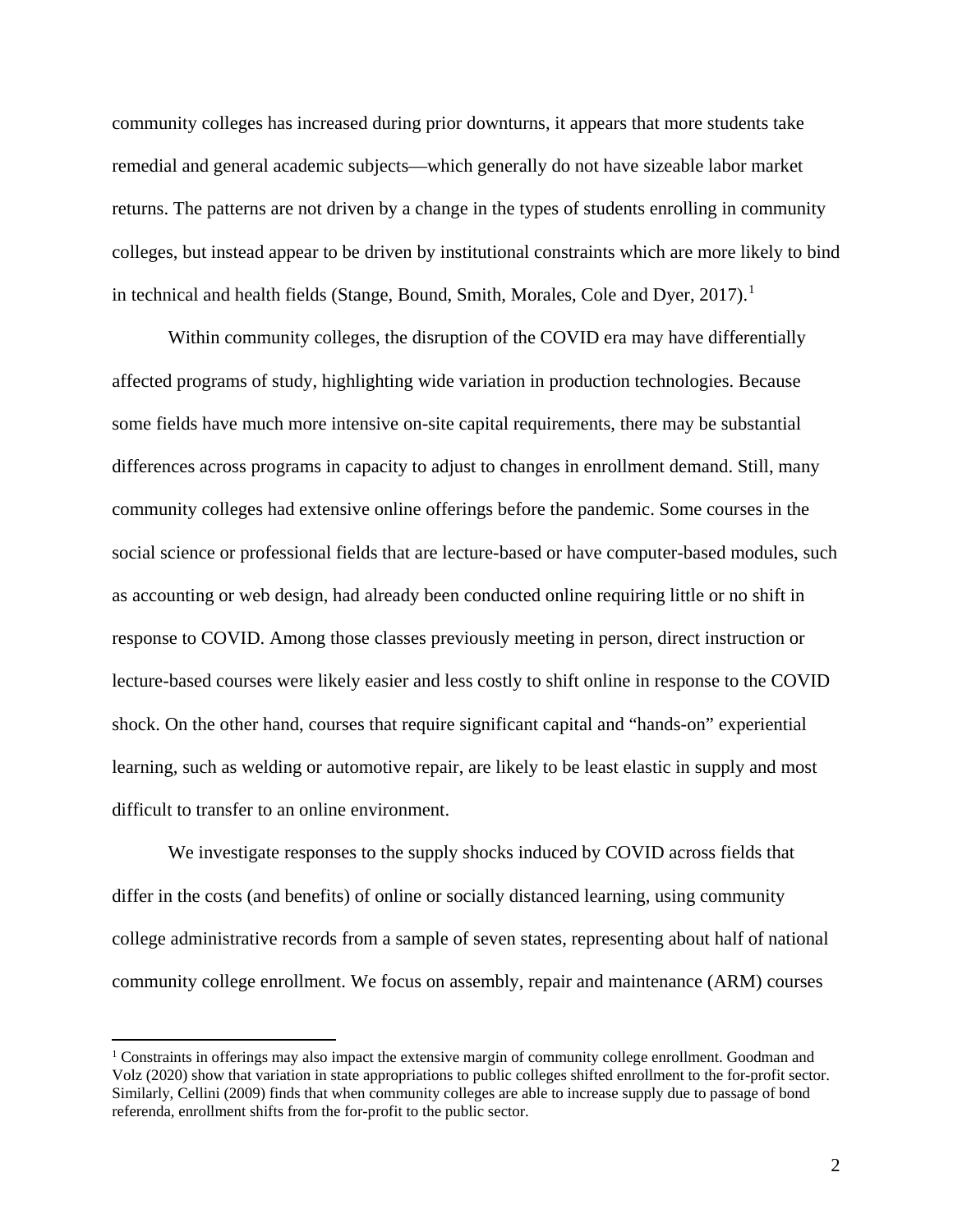of study at community colleges, which include many short-term certificate programs which require hands-on training, often use specialized equipment in "lab" or "shop" settings and are associated with above-average earnings among those with community college training. In the short-run, supply of these courses was particularly reduced by COVID—with reductions in class sizes due to social distancing requirements, or restrictions on hands-on instruction. Our empirical analysis shows that community colleges that are more intensive in the delivery of ARM skills show larger declines in enrollment, with these declines particularly concentrated among men. In fact, differences between men's and women's pre-pandemic enrollment in ARM coursework can explain the entire male-female gap in the enrollment decline during COVID. To complement the empirical analyses of enrollment data, we present evidence from a survey of programs focused on automotive repair training, finding evidence of the barriers to moving experiential courses online. To wit, in the words of one instructor, "It is impossible to 'teach' tire replacement through a screen."

## **I. Supply-Side Disruptions during COVID**

Community colleges, to a much greater extent than 4-year colleges, provide a wide range of instructional products that differ in their production technologies: some are lecture or discussion-based, while others involve hands-on training with specialized tools, sometimes requiring specific and costly capital inputs such as cars or HVAC systems in need of repair. Programs necessarily vary in their teaching requirements in terms of whether the material requires group interaction, whether there is a hands-on or laboratory component, and the mix of expressive versus quantitative components of coursework.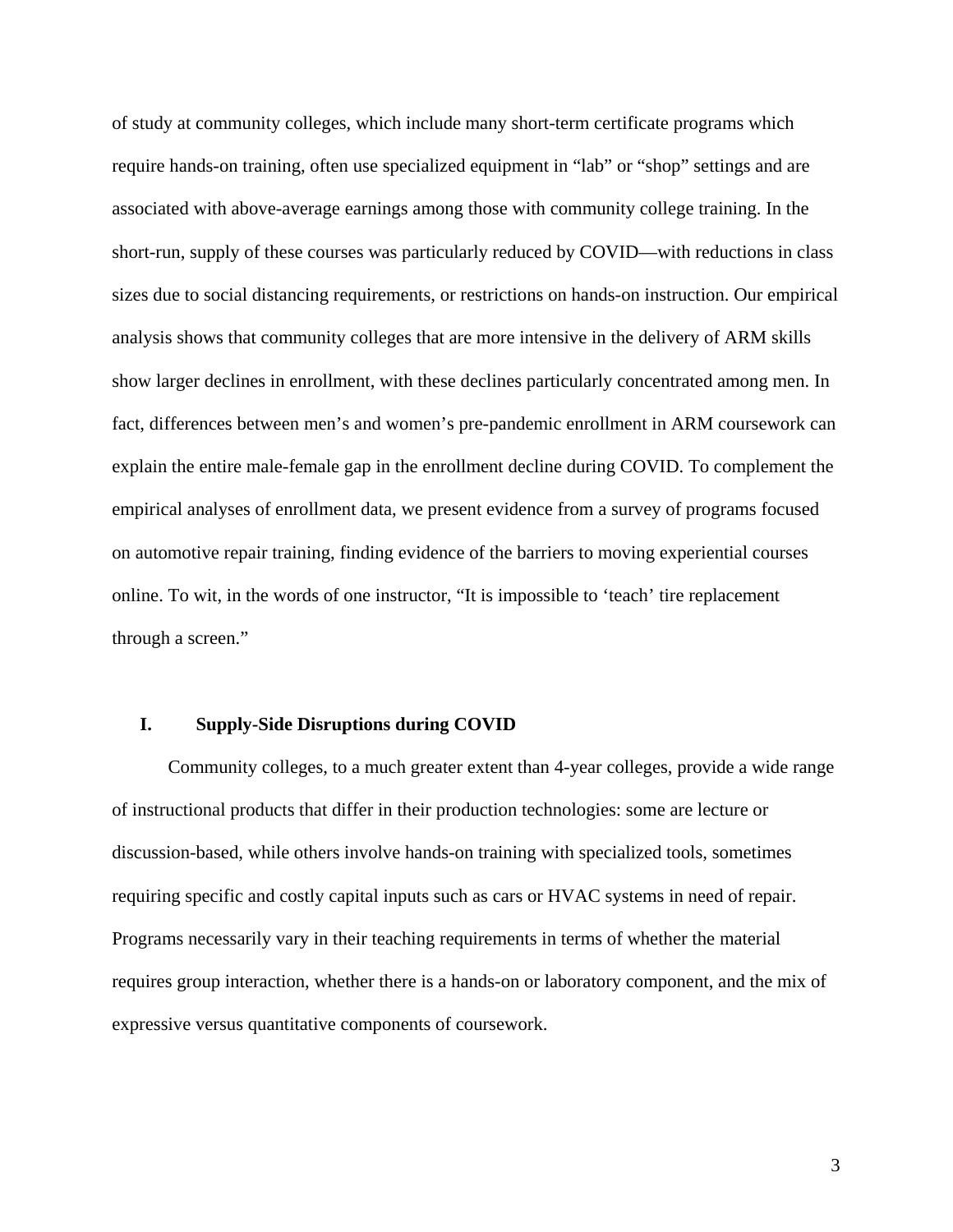The COVID shocks to instruction, including shifts to more on-line instruction and social distancing requirements for in-person teaching, imposed different cost shocks across programs of study. For courses that were already offered online, the pandemic did not impact costs of instruction. For lecture- or discussion-based courses, shifts from in-person to online involved adaption to new platforms for students and faculty, but the direct costs were generally modest and limited to software and audio-visual equipment. Moreover, for a whole set of community college courses which overlap with those offered at four-year colleges and universities (such as mathematics, statistics, psychology, etc.), the change in cost induced by the pandemic would be expected to be similar across types of institutions. For courses that required an in-person, hands-on component, though, the increase in cost of instruction per student was generally higher, with maximum capacity in instructional spaces reduced due to social distancing requirements, and required, frequent deep cleaning of shared spaces. Note that since community colleges generally cannot charge different tuition to students taking courses that vary in their capital requirements, there was little ability to recoup these additional costs.

To illustrate, we consider course offerings in North Carolina community colleges, drawn from administrative records.<sup>[2](#page-5-0)</sup> Compare course offerings and enrollment in "web technologies" and "welding" between fall 2019 and fall 2020 (shown in Appendix Table 1). In the baseline of fall 2019, about 75 percent of courses in web technologies were already conducted entirely online. On the other hand, only 15 percent of welding courses had *any* online component prior to COVID. With the onset of COVID, in fall 2020 the share of courses with an online component increased in both programs: to 99 percent for web

<span id="page-5-0"></span> $2$  Among states with available enrollment data, North Carolina is the only state with course-level data available on mode of instruction.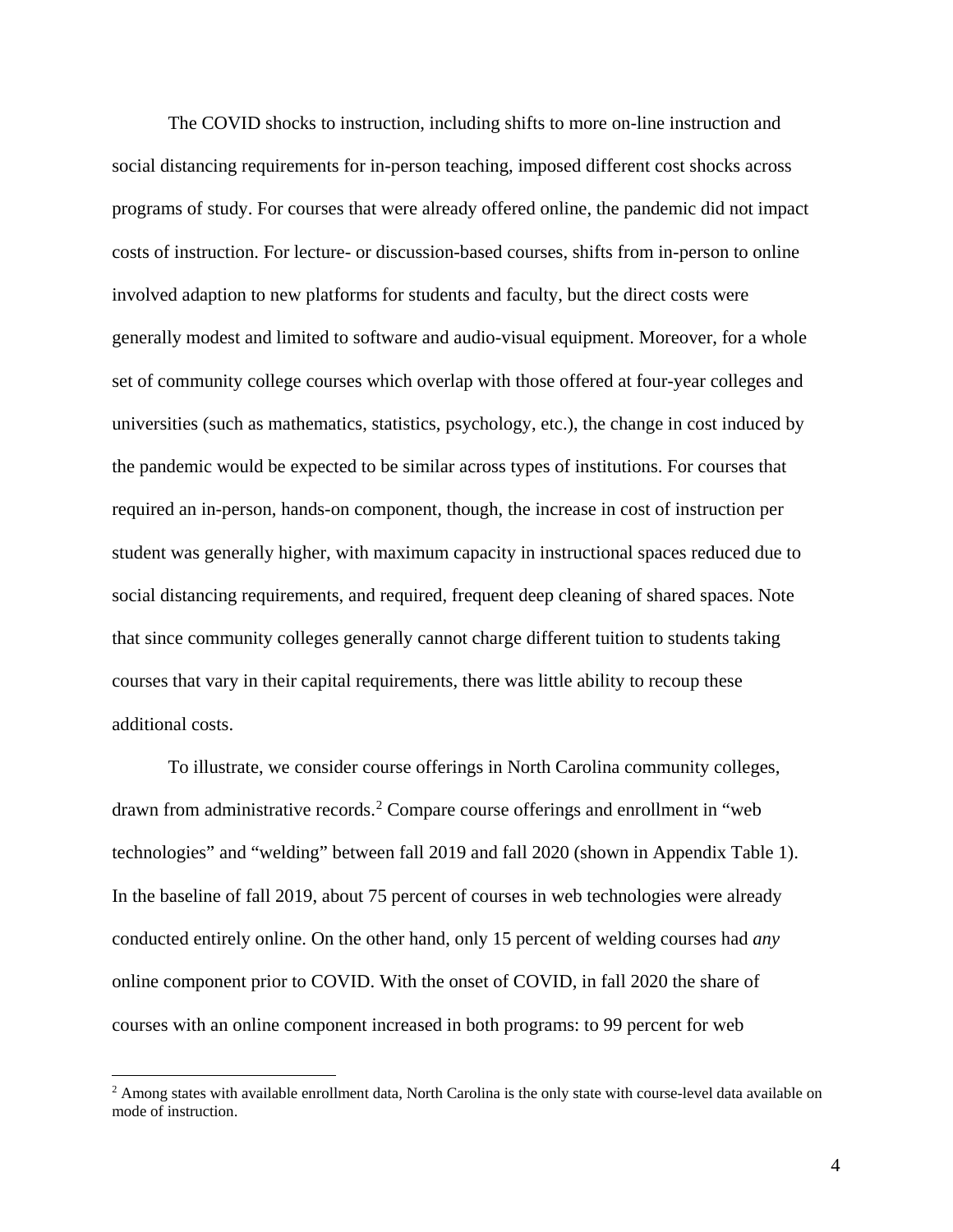technologies, and 63 percent for welding. For web technologies, total enrollment increased but fewer courses were offered, increasing average class size and presumably reducing costs per student. For welding, total enrollment fell but the number of courses taught remained essentially the same, and class size fell—likely reflecting the requirements for social distancing for in-person components. In the near term, costs of delivery for welding courses likely increased with COVID given the reductions in class size and the costs of developing hybrid modes of delivery. As a result, colleges may have had binding capacity constraints because of their inability to increase supply quickly.

Programs that, like welding, require extensive on-site instruction and physical capital components are particularly likely to have experienced large increases in costs of delivery during COVID. These "supply-side" disruptions, generated when training is capital-intensive and necessarily experiential, are likely to vary with the degree mix offered by community colleges, while also having a disparate impact for men to the extent that men are more likely to pursue occupational training involving heavy machinery and requiring "hands-on" skills.

## **II. Empirical Strategy and Data**

 Ideally, we would observe supply-side disruptions directly, including those that impacted entire community colleges and those that were specific to fields of study. While we observe information on the dominant mode of operation at all community colleges, in most states we do not observe format of instruction across programs either before or after COVID. Instead, we identify courses of study that are likely to be intensive in the use of on-site capital and "handson" training, which we refer to as assembly, repair and maintenance (ARM) programs. To do so,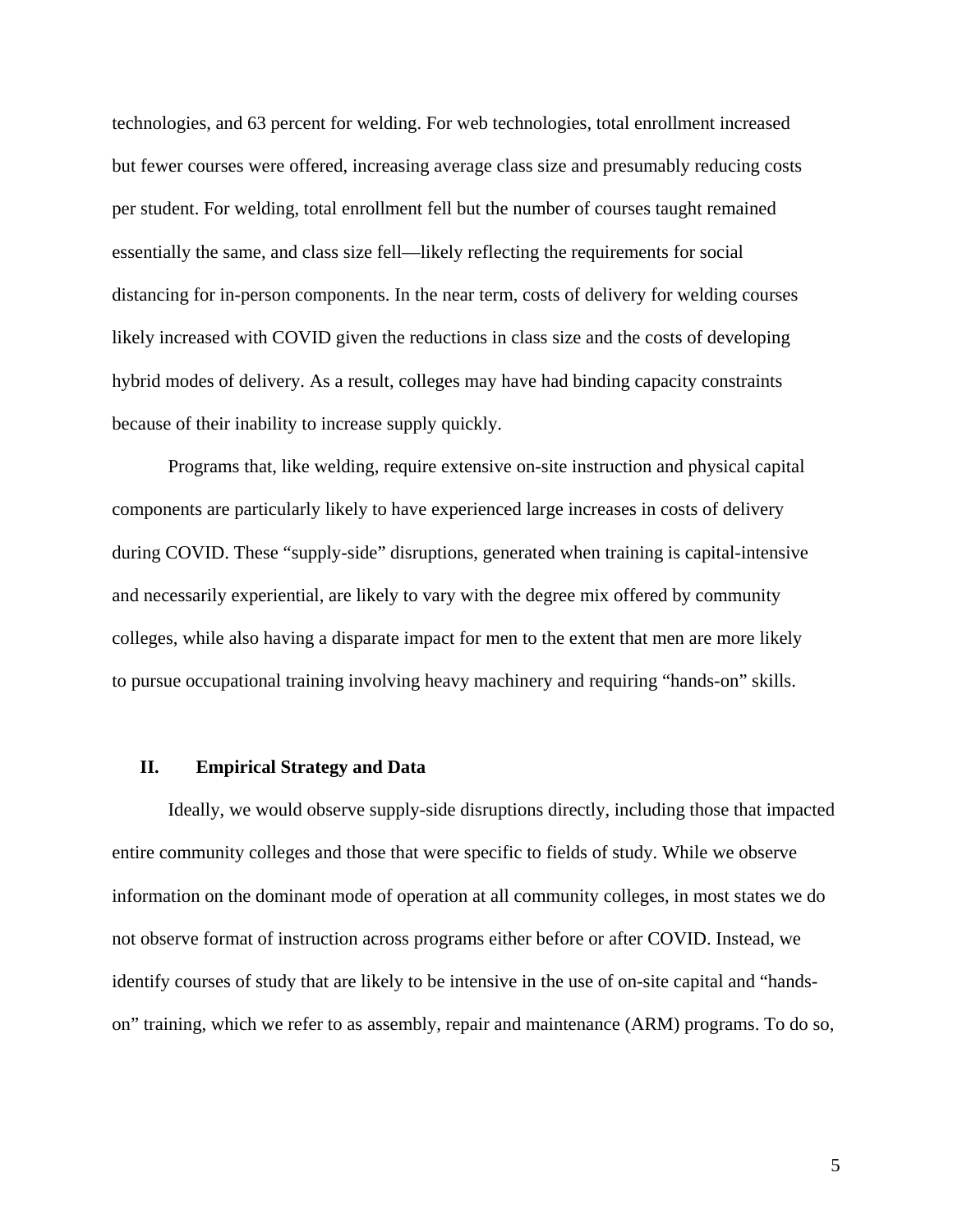we use O\*net classifications of skills needed for specific occupations and connect these skills to 4-digit program of study (CIP) codes.

We define a course of study to be an ARM field if its associated  $O^*$  net job title requires skill in repairing, equipment maintenance, equipment selection, or operation and control (see Appendix A for details of coding). It is plausible that the training requirements in these fields made it particularly difficult and costly to adapt to COVID. We then use variation across community colleges in the percentage of certificates and degrees in ARM programs prior to COVID to explain variation in community college enrollment between 2019 and 2020, as well as the relative decline in enrollment of men compared with women.

"Supply disruptions" brought about by COVID restrictions are hypothesized to have had a substantial impact on the provision of ARM coursework because of the importance of hands-on laboratory work in these programs of study. Social distancing requirements reduced the number of people who could be in a lab at the same time, and in places with shutdowns in effect the lab component may have been eliminated entirely—which in turn may have required courses to be canceled or postponed if the lab component was required for licensure.

To explore the extent to which declines in ARM coursework contributed to the overall decline, we require timely data on course enrollment at community colleges. Unfortunately, the availability of data at the level of community colleges with detail on student demographics and courses of study is limited, and the federal administrative survey data (IPEDS) on enrollment at community colleges is only available with a substantial lag (and the final release for fall 2020 enrollment was not available in October of 2021). To fill this gap, we collected enrollment data by sex for fall 2020 at the community college level from seven individual states (CA, IL, MA,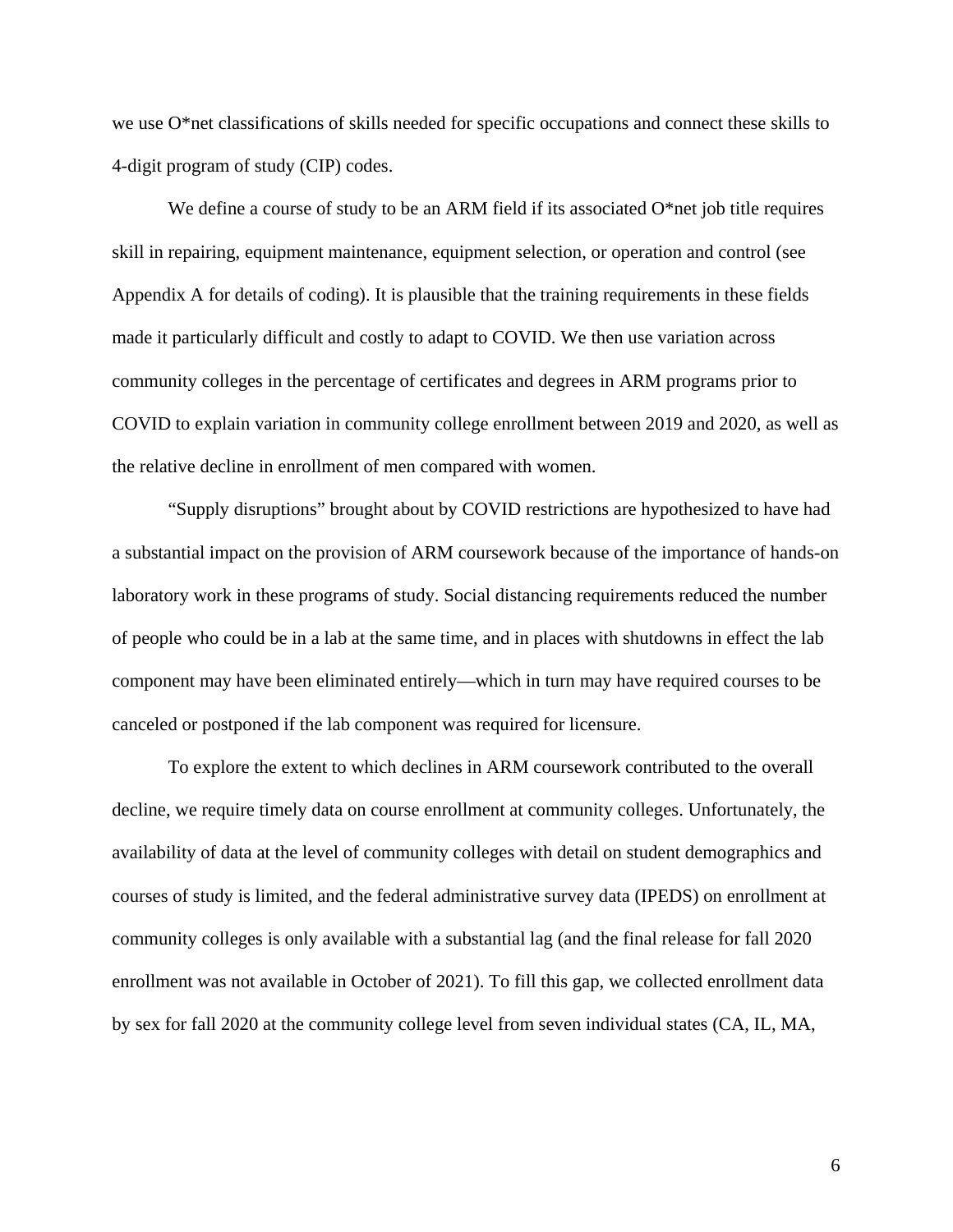NC, TN, TX, VA) which represent 51.1 percent of national 2-year college enrollment.<sup>[3](#page-8-0)</sup> Overall enrollment declined by about 15 percent in 2020 in these states (Table 1). The enrollment of men was down more than 20 percent in 2020, while the enrollment of women declined by about half as much; neither group had a substantial change the prior year.

For each community college, we also collected data on the county-level unemployment rate, as well as the delivery status during COVID, categorizing them as fully online, fully inperson, or hybrid delivery. We use the federal administrative data collection to measure "baseline" (pre-COVID) course offerings. The 2018 IPEDS data provide information on the distribution of degrees by field (CIP codes) and award level (less than 1 year certificate, 1-2 year certificate, AA degree), and indicators for whether the program was offered online in this initial (pre-COVID) period.

We examine the relationship between COVID-era changes in enrollment (Fall 2020-Fall 2019) and the baseline share of degrees/certificates awarded in ARM fields (*%ARM*). The primary specification is:

$$
d \ln E_{sj} = \alpha + \beta \text{ ARM}_{j18} + \varepsilon_{sj}
$$

 $\overline{a}$ 

where *d ln E* represents the year over year change in log enrollment, with *s* indicating the sex of the student population and *j* indexing individual community colleges. Alternative specifications add state fixed effects, county unemployment rates, and community college-level instruction mode during COVID (in-person, online, or hybrid). Results are weighted by baseline enrollment levels.<sup>[4](#page-8-1)</sup> The coefficient of interest ( $\beta$ ) indicates the extent to which a greater representation of baseline ARM enrollment yields a larger (hypothesized to be negative) change in enrollment in

<span id="page-8-0"></span><sup>&</sup>lt;sup>3</sup> These states were selected because they either posted data in the summer of 2021 or released data in response to direct outreach. Bulman and Fairlie (2021) provide early descriptive evidence of the pattern of enrollment decline at California post-secondary institutions. 4 Unweighted regressions are qualitatively similar and are available upon request.

<span id="page-8-1"></span>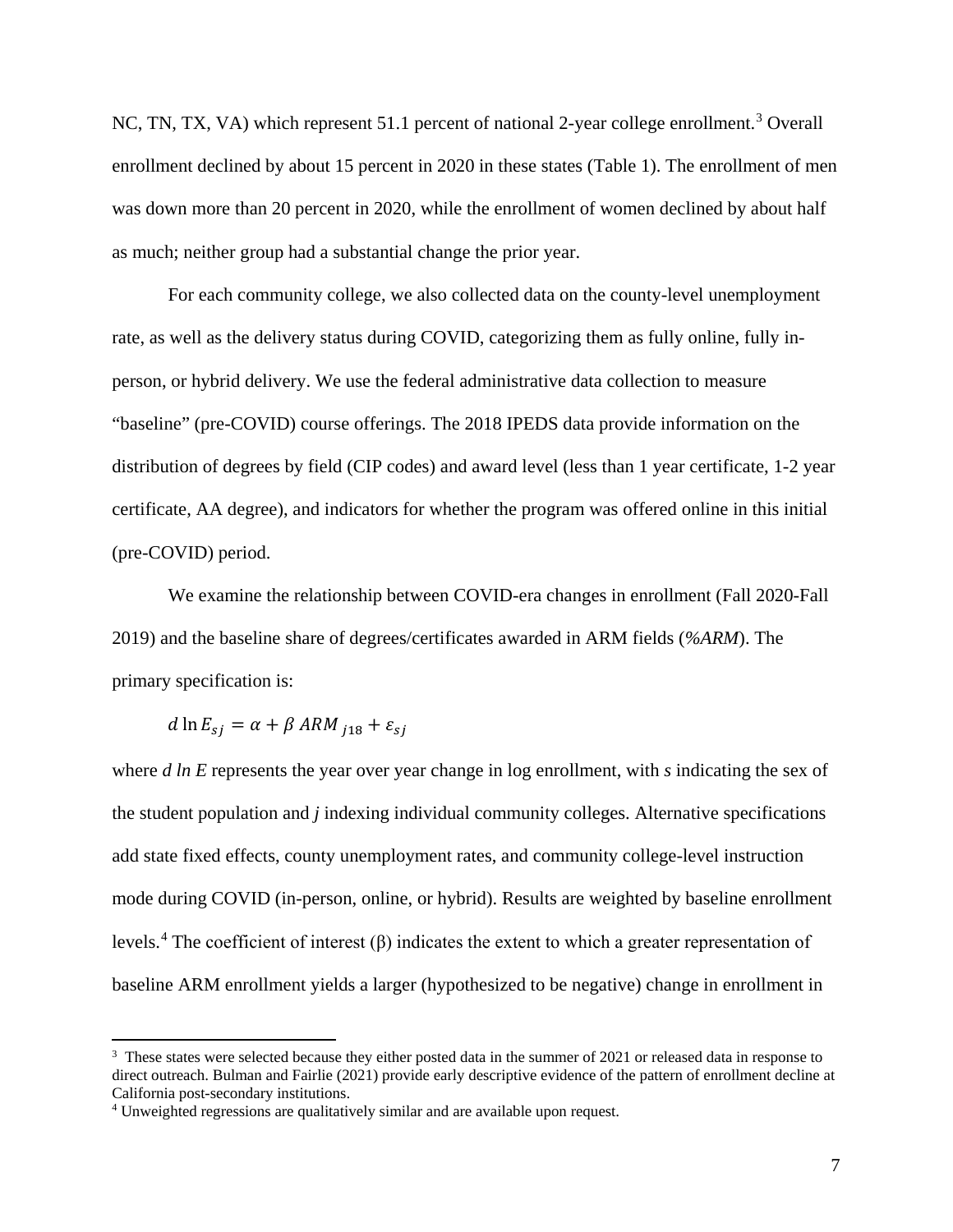the COVID era. We estimate the same specification for the pre-COVID period (2018 vs. 2019) as a falsification test, expecting that the baseline ARM share is unrelated to previous year-to-year changes in enrollment.

Table 1 shows descriptive statistics of our community college sample. Overall, 12 percent of certificate and degree program awards are categorized as ARM programs in our analysis sample of community colleges.<sup>[5](#page-9-0)</sup> There is significant variation across community colleges in the share of certificates and degrees awarded in ARM fields, with the interquartile range spanning 4 percent to 17.6 percent. This variation also occurs within states and is plausibly tied to local economic conditions. To illustrate, Austin Community College which serves the tech corridor in the Austin metro area has an ARM share of 7.5 percent while South Plains College (Levelland, TX) where the community is relatively rural and focused on farming and petroleum has and ARM share of about 20 percent. Similarly, De Anza College is Cupertino (home of Apple) has an ARM share of 6.6 percent which is much lower than the ARM share of 21 percent for Columbia Community College in Sonora (Sierra Nevada Foothills).

Credential receipt in ARM fields at community colleges is overwhelmingly male and this is true across broad field categories such construction trades (94% male), mechanic and repair technologies (94%), precision production (93%) and transportation (88%); see Appendix Table 2. It is also the case that most of the credentials awarded in these areas are short-term certificates, requiring less than the two years of study needed for Associates level degrees. IPEDS data that record whether programs within a CIP code can be completed entirely via distance education show that very few ARM programs of study—about 1%—were offered entirely online in

<span id="page-9-0"></span><sup>&</sup>lt;sup>5</sup> A histogram of the distribution in baseline ARM enrollment is shown in Appendix Figure 1.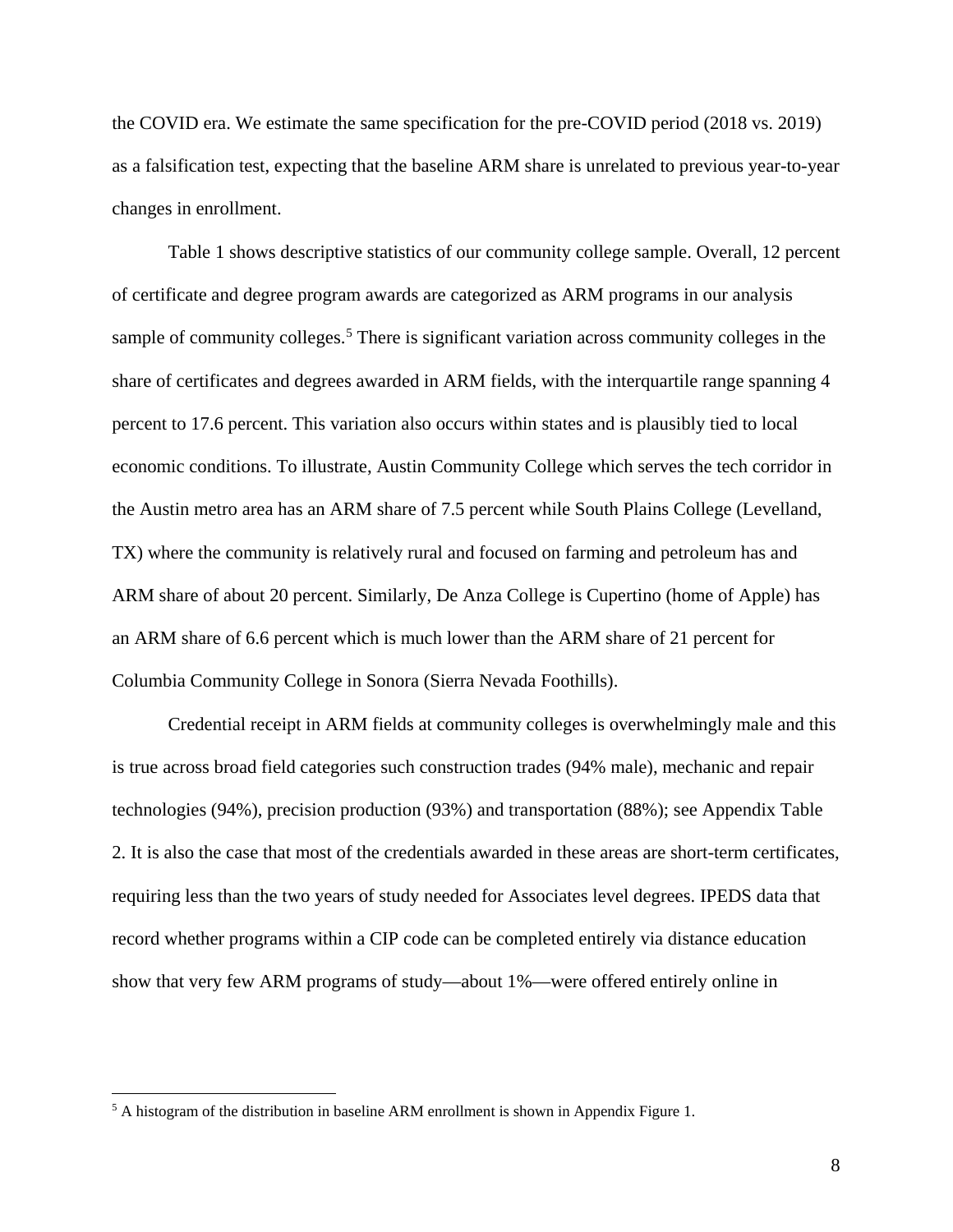baseline data, while more than 20% of programs in areas like education, area studies and general studies were offered online (Appendix Table 2).

 The impact of COVID restrictions and labor market responses varied both across states and, within states, across community colleges. As part of national efforts to classify COVID responses of post-secondary institutions, institutions were classified in terms of their overall opening status in Fall 2020. The magnitude of the shift in instructional delivery is marked: 84 percent of students in our analysis sample were enrolled in community colleges reporting that classes were taught in a primarily online setting in response to COVID, and only six percent of students attended community colleges reporting primarily "in-person" instruction. Communities faced considerable variation in the impacts of COVID on economic activity, thought virtually all community college markets faced increases in unemployment between 2019 and 2020. The county-level unemployment rate was 4.1 percent averaged over June-August, 2019, and rose to 11.4 percent in the same months in 2020. In the COVID context, changes in the unemployment rate may represent not only an indicator for the canonical opportunity cost of enrollment but may also indicate other local conditions (such as stay-at-home mandates or school closures) impacting enrollment. An important observation for identification is that the county-level change in the unemployment rate is broadly uncorrelated with the baseline ARM share.

#### **III. Estimation Results**

Our interest is in testing the extent to which the difference in "product bundles," specifically the concentration of credential awards in ARM fields, explains the observed variation in COVID-era enrollment declines across institutions and gender groups. Table 2 shows the relationship between pre-COVID ARM enrollment and the log change in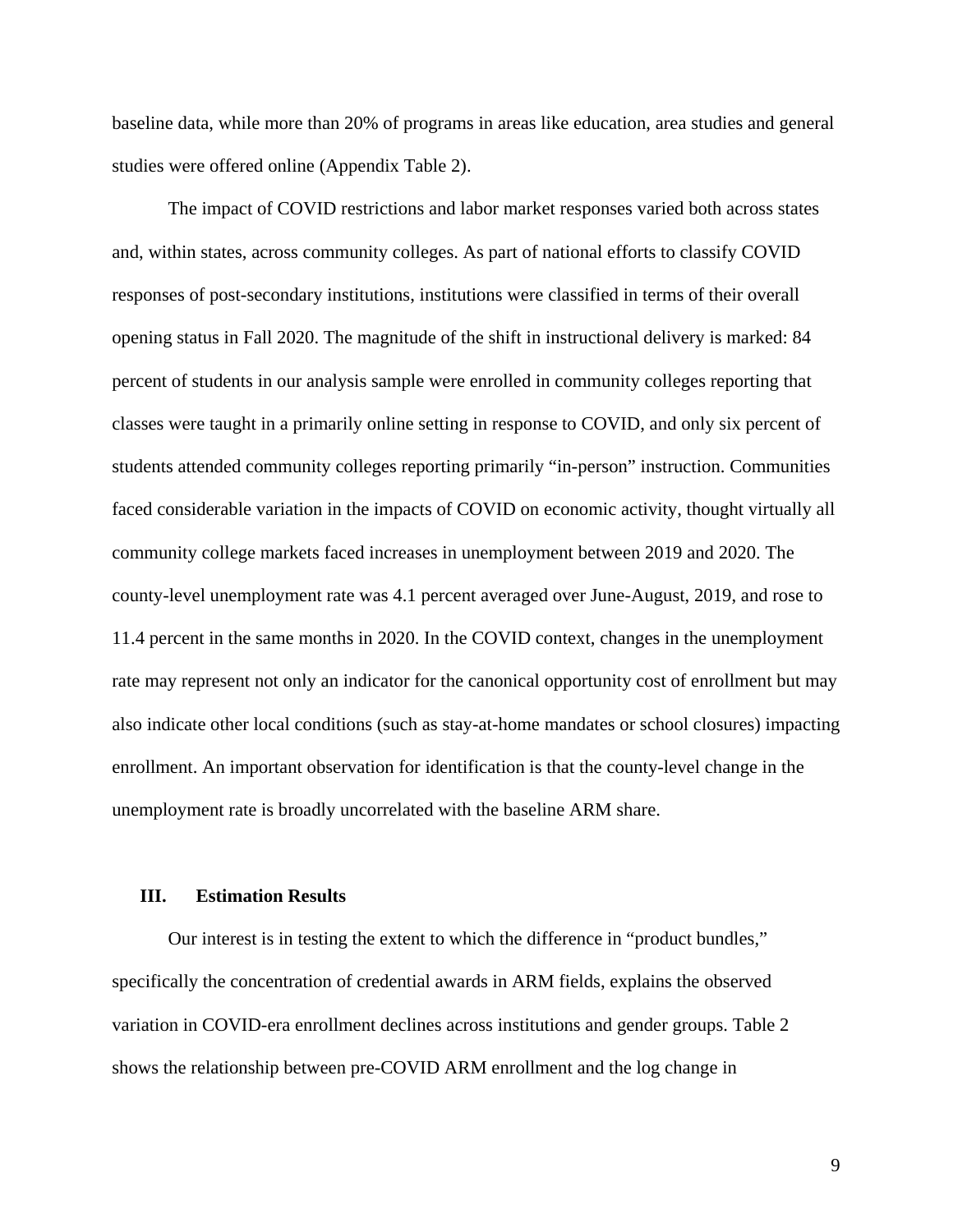community college enrollment between 2020 and 2019, in regressions weighted by enrollment and controlling for state fixed effects to account for state-level policy responses to the pandemic such as closures which might impact enrollment. [6](#page-11-0) As shown in column (1), the difference between having 0 and 100 percent ARM credential concentration predicts about a 40 percent decline in enrollment during COVID. Since the mean level of ARM enrollment is 0.105, this implies that concentration in ARM programs explains about 28% of the observed decline in enrollment between 2019 and 2020.

Adding controls for the reported institution-wide primary mode of instruction demonstrates that, relative to in-person delivery, hybrid and online delivery negatively impacts enrollment, predicting a 4-5 percent decline in enrollment (column 4). Adding mode of delivery controls to the specification makes little change to the ARM coefficient, though, as would be expected if differential supply shocks are a primary determinant of variation in enrollment declines.<sup>[7](#page-11-1)</sup> Unlike prior recessions, local economic conditions as represented by the change in the unemployment rate do not have a meaningful impact on enrollment.

 To what extent does differential representation in ARM fields explain differences in the COVID-era enrollment decline between men (21%) and women (11%)? If we assume a common effect of the ARM concentration from column (1) of about -0.4, differences in ARM enrollment by gender predict a differential enrollment change of about -0.093—more than 90% of the observed difference in enrollment decline.

<span id="page-11-0"></span><sup>6</sup> Results are qualitatively similar without state fixed effects. In our coding, we have explored the use of both 2-digit and 4-digit CIP codes. We focus on the 4-digit CIP codes as there is likely less measurement error in the alignment of task composition and subject matter at this level. For example, the 2-digit CIP code approach defines all courses of study under code 15, Engineering/Engineering-Related Technologies/Technicians, as ARM. In the 4-digit approach, it distinguishes that 15.13 (Drafting/Design Engineering Technologies/Technicians) and 15.16 (Nanotechnology) are not ARM, while other courses are such as 15.06 (Industrial Production

Technologies/Technicians) and 15.09 (Mining and Petroleum Technologies/Technicians).

<span id="page-11-1"></span><sup>7</sup> In specifications not shown, we also interacted the ARM measure with the Fall 2020 delivery mode and we did not identify significant effects.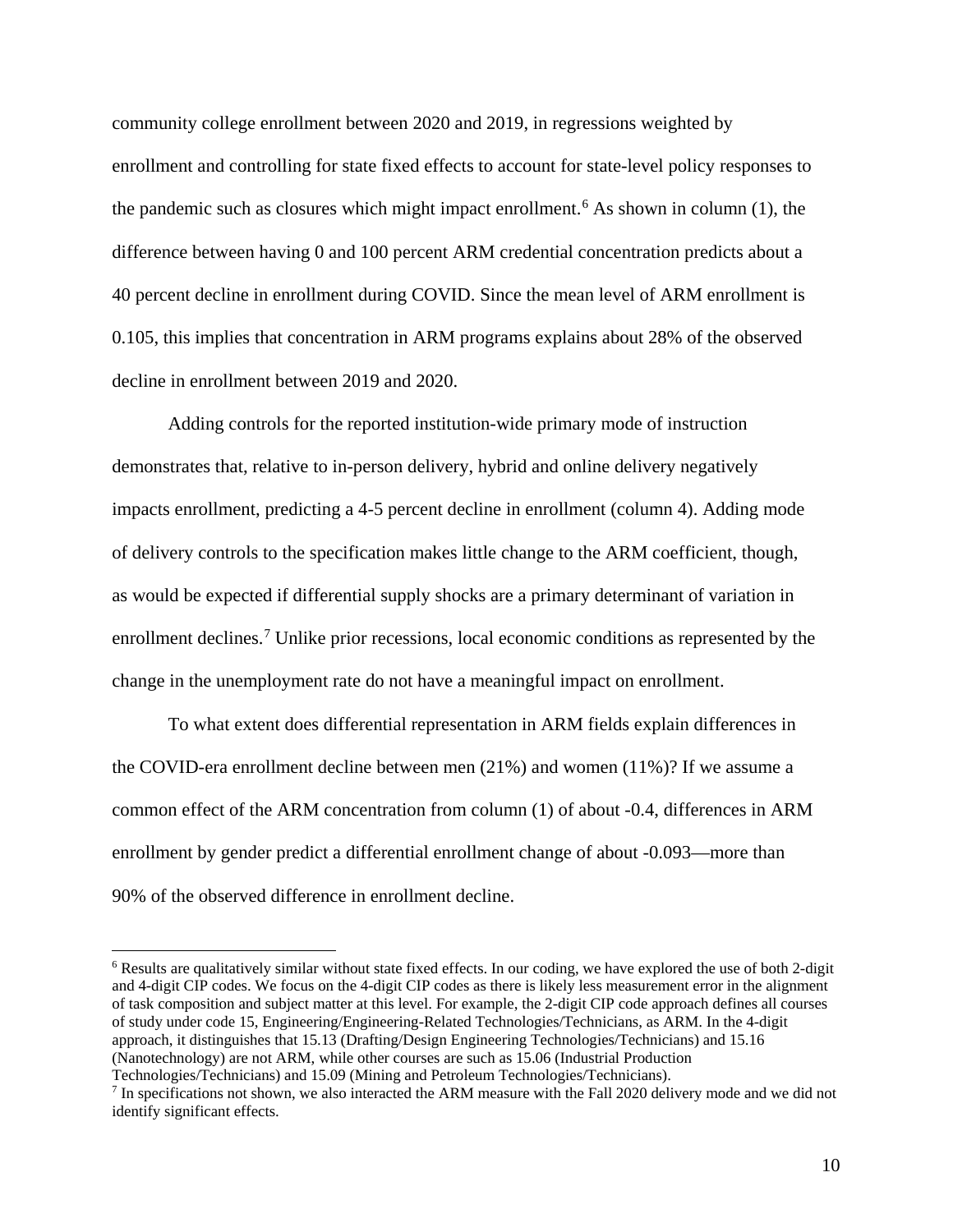We test directly the extent to which ARM may have different impacts for men's and women's enrollment in the additional columns of Table 2. The magnitude of the effect is somewhat larger for men than for women: -0.5 vs. -0.3. Using the gender-specific estimates from Table 2, the relative concentration of men in ARM fields still explains 70% of the overall difference between men's and women's enrollment declines.

The regression results illustrate that community colleges with a higher share of ARM enrollment experienced greater enrollment reductions in the COVID era. We interpret these as consistent with disproportionate "supply side" shocks in these fields, since programs that emphasize tactile and hands-on learning and generally require on-site lab or shop courses are most difficult to shift online. [8](#page-12-0)

While the shift to a fully online or hybrid format in response to COVID-19 was particularly stark, online education is by no means new to community colleges. In 2018, 36.8 percent of community college students took an online course, and about 15 percent took all their courses online (*Digest*, Tale 311.15). The pre-COVID adoption of online education varies markedly across institutions, with some institutions offering only a small fraction of credentials online and other institutions offering many credentials entirely online (see Appendix Figure 2). If schools with more prior experience with online delivery were able to more successfully adapt to online provision during COVID, we would expect to see differences in enrollment changes related to the prior presentation of online courses. While the community college-level share of credentials awarded online at baseline appears to

<span id="page-12-0"></span><sup>8</sup> It is unlikely that students seeking to study ARM subjects instead attend for-profit institutions, which experienced a modest year-over-year enrollment increase in spring 2021 and essentially no change in the fall of 2020. Prepandemic, more than 75% of less than two-year credentials in ARM fields were awarded by public institutions, indicating that these institutions hold the majority of training capacity in these programs (*Digest of Education Statistics*, Table 320.10).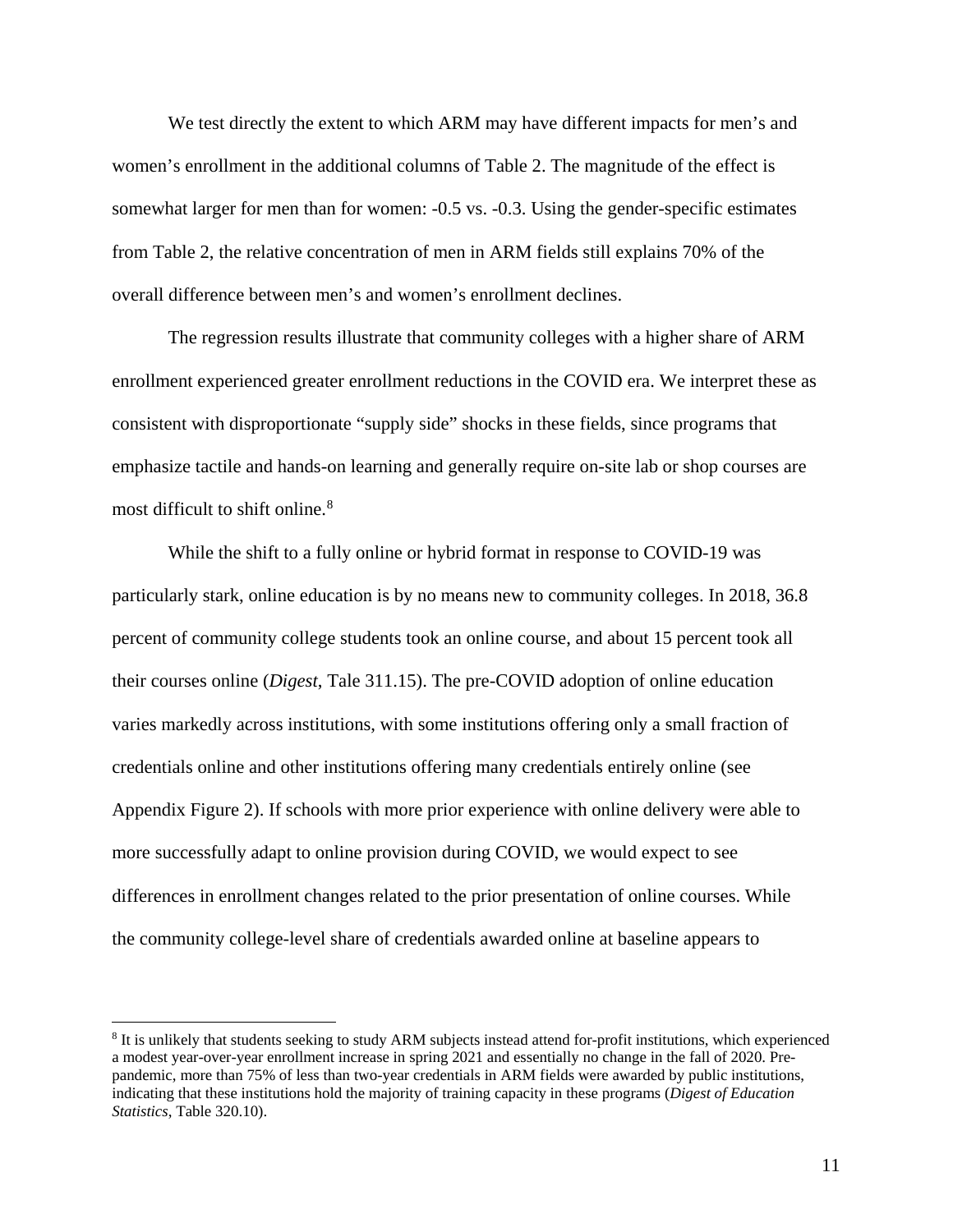attenuate enrollment declines, the positive coefficient is not significant at conventional levels (Appendix Table 4). Similarly, there is no significant effect on an interaction between this baseline online share and the ARM variable. Thus, our evidence does not support the hypothesis that it is institutional-level differences in facility with online technologies that predicts enrollment responses to the COVID disruption.

A different type of threat to validity derives from the concern that enrollment in ARM fields may have been declining prior to 2020, perhaps reflecting a secular trend that would have continued in the absence of COVID. We test this, repeating the analysis for enrollment changes in the prior year (2018 to 2019), in Appendix Table 3. Across the board, there is no impact of ARM shares on the pre-COVID enrollment change, nor is mode of delivery adopted during COVID related to the observed enrollment changes, overall or separately by gender.

#### **IV. Case study: Automotive Service Credentials**

 $\overline{a}$ 

Community college programs in automotive repair fields, which are among the ARM fields, are often accredited by the Automotive Service Excellence Education Foundation (ASE), an industry group that tests and certifies auto mechanics.<sup>[9](#page-13-0)</sup> In December of 2020, ASE surveyed instructors across community colleges on their experiences during COVID, providing both quantitative and qualitative indicators of how program delivery was impacted by pandemic circumstances.

<span id="page-13-0"></span><sup>9</sup> Specifically, automotive repair is found under the broad heading "Mechanic and Repair Technologies / Technicians" (47) in the CIP taxonomy. The 4-digit CIP "47.06 Vehicle Maintenance and Repair Technologies" includes 18 6-digit headings including 47.0600 Vehicle Maintenance and Repair Technologies, General, 47.0603 Autobody/Collision and Repair Technology/Technician, 47.0604 Automobile/Automotive Mechanics Technology/Technician, 47.0605 Diesel Mechanics Technology/Technician, etc.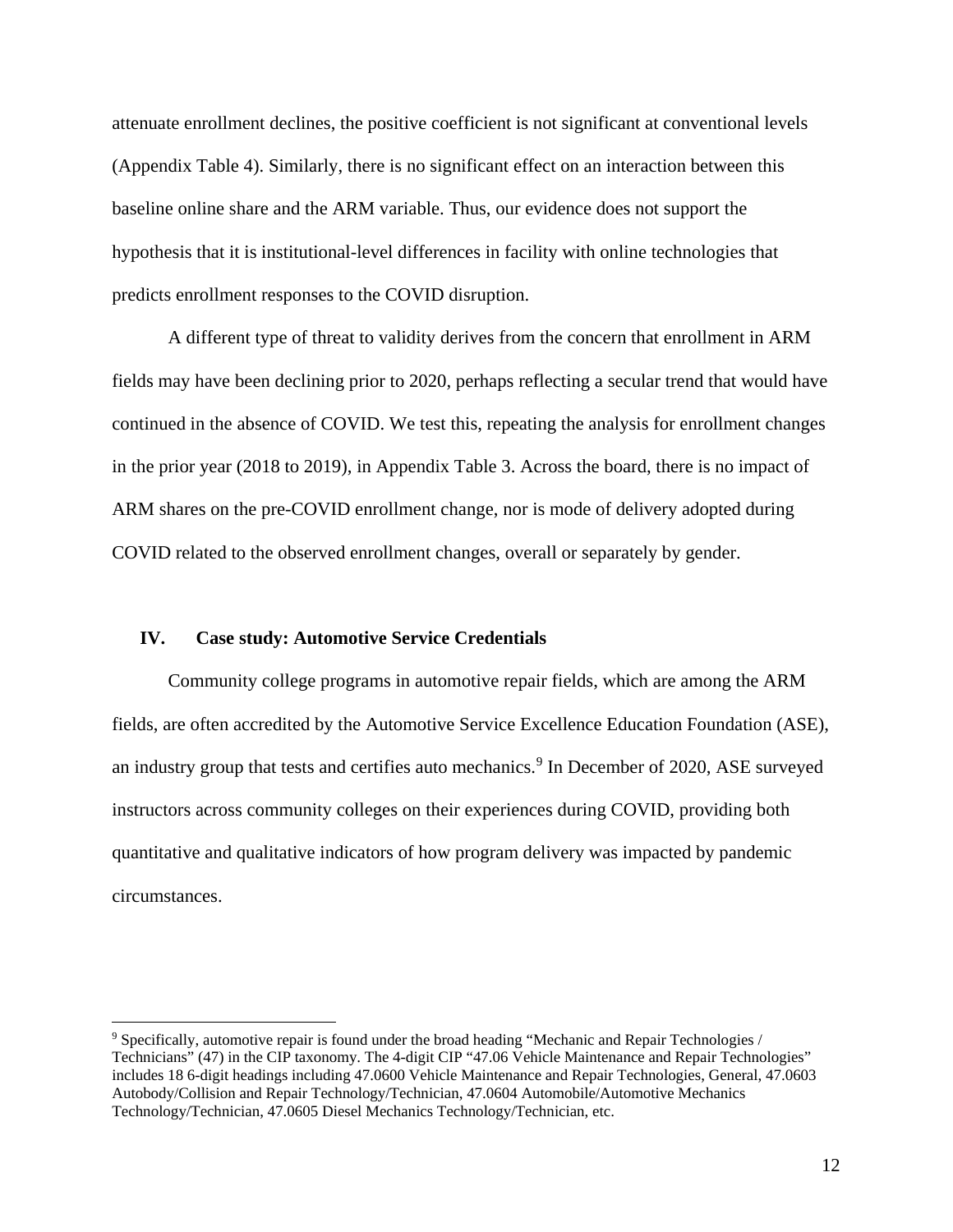The ASE survey was conducted in December, 2020, and included responses from 287 instructors at community colleges, representing a 37.3 percent response rate. The survey asked for program enrollment at various dates (April 1, July 1, and October 1, in 2019 and 2020), as well as mode of instruction (in-person only, online synchronous only, online asynchronous only, hybrid) in 2019 and 2020, and the instructor's perception of the importance of various barriers (having COVID, childcare, etc.) to changes in enrollment. Every instructor also provided an open-ended response to a question asking how COVID-19 affected instruction and learning in courses with a hands-on or lab component, which we coded using qualitative NVivo software.

Average reported enrollment in automotive repair courses taught by instructors in the survey was 133 in October 2019 and fell by 19 percent to [10](#page-14-0)8 in October 2020.<sup>10</sup> Instructors also reported dramatic shifts in the mode of instruction between 2019 and 2020. Prior to COVID, fully 72 percent of respondents reported their courses were offered entirely in-person; in 2020, 15 percent reported their courses were conducted entirely in person (representing respondents from 27 states) while 8 percent reported that their courses were entirely online (with these responses clustered in CA, OR and PA).<sup>[11](#page-14-1)</sup> Descriptive regression results indicate that those programs that showed the largest changes in mode of delivery—essentially shifting from inperson to an online synchronous or asynchronous mode of instruction—had the largest declines in enrollment. And, while any online delivery was relatively rare in 2019, those institutions that had established partial online delivery in 2019 had somewhat smaller declines in enrollment between 2019 and 2020.<sup>12</sup> As noted by ASE leadership, programs that used online tools in the baseline found it easier to pivot online during the pandemic because the curriculum (and all the

<span id="page-14-0"></span><sup>&</sup>lt;sup>10</sup> Spring enrollment (April) was nearly identical to fall enrollment, averaging 129 in 2019 and 115 in 2020. Summer enrollment averaged 92 in summer 2019 and fell to 76 in summer 2020.

<span id="page-14-1"></span><sup>&</sup>lt;sup>11</sup> Prior to COVID, 87% of courses were offered entirely in person, while after COVID 32% were.

<span id="page-14-2"></span><sup>&</sup>lt;sup>12</sup> Results are presented in Appendix Table 4 and robust to the inclusion of state fixed effects.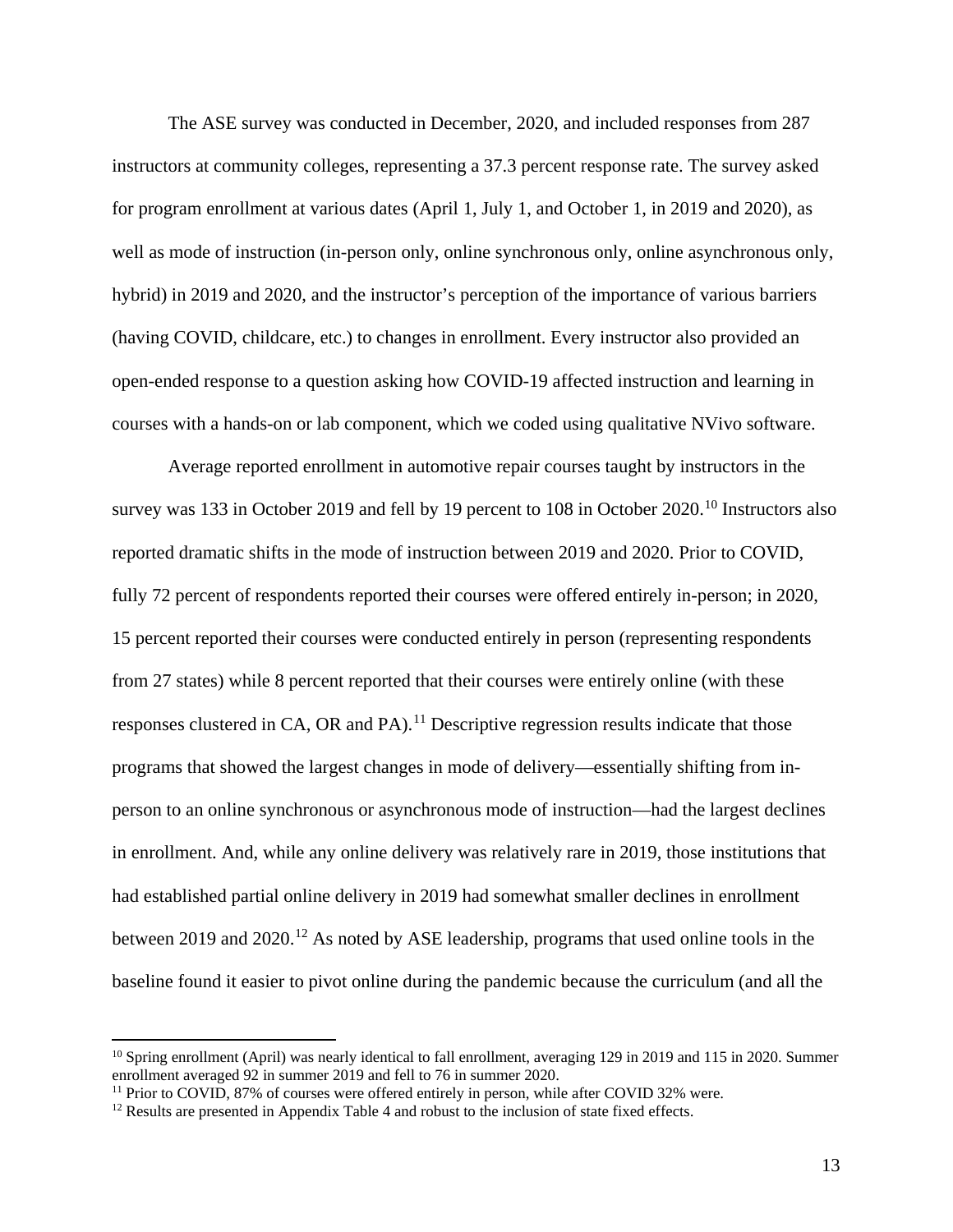exercises and assessments) were already in the cloud, effectively saving the on-campus time for hands-on practice in the lab.

Because the ASE survey data only present information on the percent distribution of course offerings, we turn to administrative data from course offering aligned with certificate and degree programs in ASE accredited programs North Carolina to better understand the connection between mode of delivery and enrollment in response to the pandemic-related shock. Two of the most common courses required for automotive credentials are "Engine Repair" (AUT116, covering the theory, construction, inspection, diagnosis, and repair of internal combustion engines and related systems) and "Basic Transportation Electricity" (TRN120, covering basic electrical theory, wiring diagrams, test equipment, and diagnosis, repair and replacement of batteries, starters, and alternators). These courses often combine practical applications and basic science that is covered in the lecture portion of the course—for example, Ohm's Law about the connection among voltage, current and resistance is part of the required course on electricity. Thus, it is quite plausible that part of the course material could be presented online in either a synchronous or asynchronous format, but the "hands-on" part of the experience is likely difficult to replicate outside of the on-site delivery.

In the fall of 2019, all but 1 of the 46 class offerings of AUT-116 at nine North Carolina community colleges were offered in a "Traditional" or fully in-person format, with the single outlier offered in a "blended" (< 50% online format). For TRN-120, only 3 of the 46 class offerings were in a format other than traditional, with the three offered in the blended format. With the arrival of the pandemic in the fall of 2020, nearly 2/3 of the TRN-120 and AUT-116 courses were in a partially online format—either blended or hybrid (51-99% online).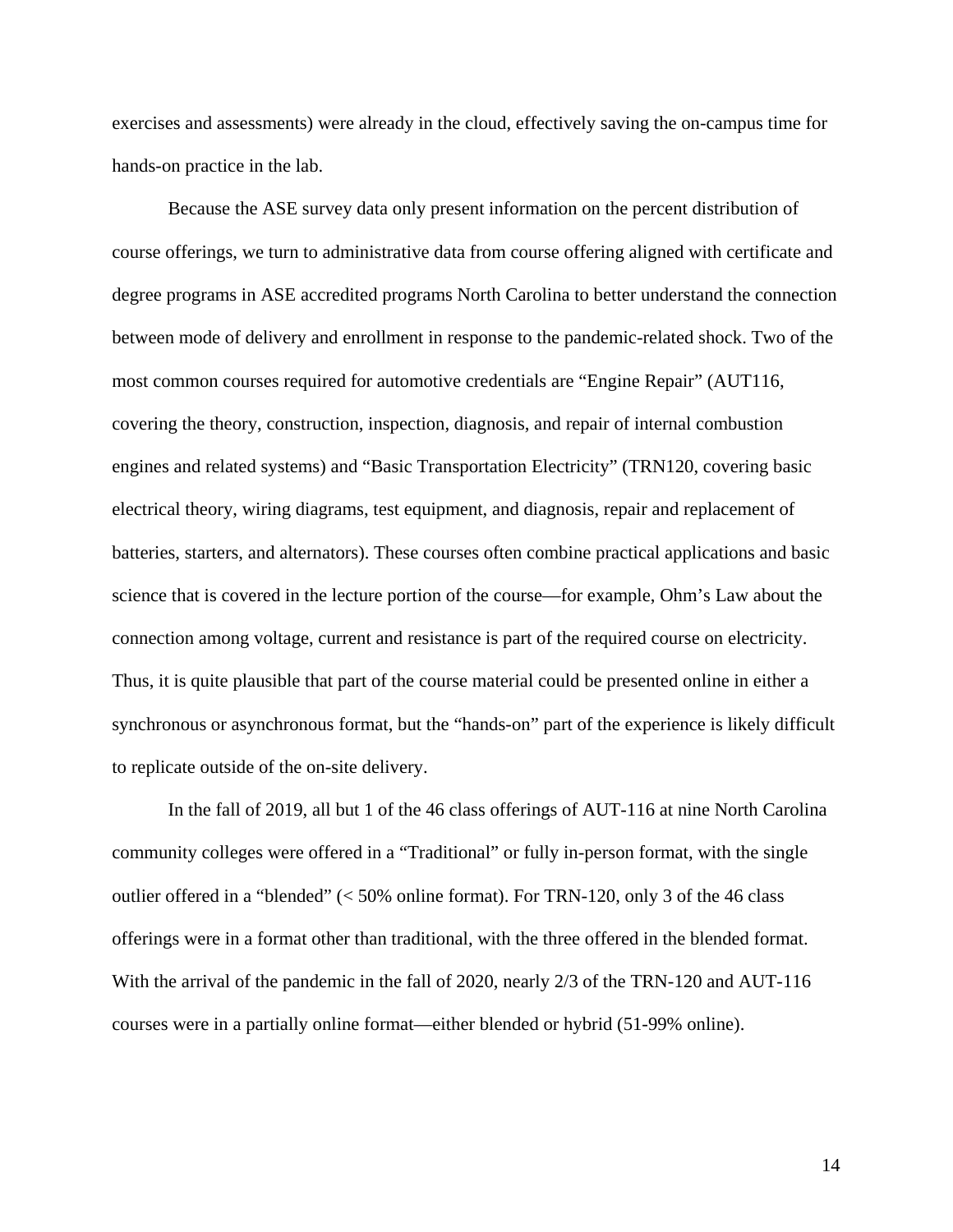In core courses that are part of the automotive credential sequence, the onset of COVID brought a shift to partial online delivery in these courses, though none went fully online. Notably, ASE deployed resources intended to help instructors preserve instructional quality while navigating COVID, including advice on which parts of coursework are best suited to elearning in a hybrid setup, links to pre-produced e-learning modules for instructors and students, and ongoing additional technical update webinars during COVID for instructors.<sup>[13](#page-16-0)</sup> Even prior to COVID, a small share of auto repair instructors had already included some online learning component in their courses, typically offering textbook or "theory" components in a synchronous or asynchronous online component, and sometimes doing the initial demonstration of how to perform a particular task online (to be followed by students' own hands-on practice of that task in the lab).<sup>[14](#page-16-1)</sup> This shift will likely be permanent in many cases, with impacts on learning that could be positive (e.g., if students respond well to self-pacing) or negative (e.g., if students are less engaged with online than in-person instruction).

In the open-ended questions about the impact of COVID on their courses, instructors described many ways that supply was limited, instruction costs increased, and students were affected by the changes brought during COVID. Thirty percent of respondents mentioned that their allowable class sizes were reduced, particularly for the lab portion of the course, generally due to the need to socially distance. Three percent volunteered that some classes were canceled entirely due to constraints on the availability of lab space. One in five respondents mentioned the additional costs due to the need to sanitize workspaces, socially distance class members, and/or mask. Many instructors reported a shift in mode toward more online learning—and expressed

<span id="page-16-0"></span><sup>&</sup>lt;sup>13</sup> In addition, as the accreditor they offered flexibility in some program requirements and an extended testing window for students seeking ASE's entry-level certification credential.

<span id="page-16-1"></span><sup>&</sup>lt;sup>14</sup> There is a required number of hours of classroom and lab time for a program to be accredited; a maximum of 25 percent of these hours can typically be performed via e-learning outside of normal class or lab time.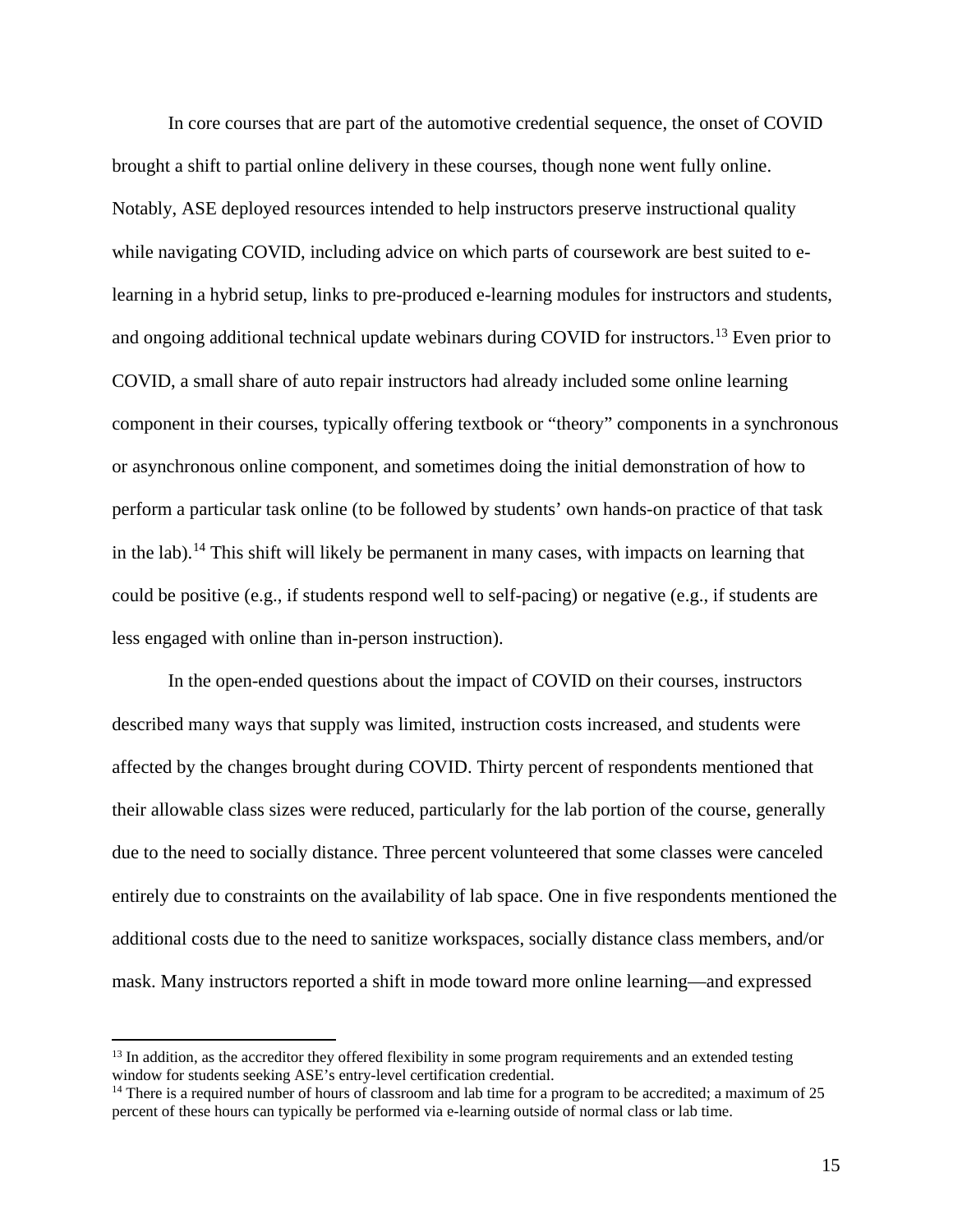frustration with the need to suddenly record and edit videos—with about eleven percent reporting that their students had less hands-on time in the laboratory and 7 percent reporting that hands-on work was eliminated entirely in some courses where this was permissible under accreditation rules.

There were several lines of responses that suggested that students were learning less or more disengaged due to COVID changes. One common response indicated that the normal pedagogical flow of learning was disrupted, and made worse, due to COVID. In some cases, due to limitations on access to lab space, labs needed to be scheduled to be performed prior to the related classroom instruction component. In other cases, labs were condensed into a shorter time period out of concern that the instructional period would have to be curtailed in response to rising COVID cases. Some instructors found a silver lining in the changes, for example in colleges that did not allow students to work in groups, some instructors believed that the individual hands-on practice improved students' understanding.

Many instructors lamented a decline in student engagement and morale, reporting that their students are generally hands-on learners, and noting that it has been particularly challenging to engage them and instruct them online. One instructor noted that "shop sessions that are socially distanced are of lower value to tech students." Another remarked "I can't 'teach' online what things look, sound, feel, smell like." Instructors report high levels of student disengagement and course failure.

Overall, instructors in automotive repair and maintenance recognize that their courses use different technologies and have had to respond differently to COVID than subjects where classroom presentations and lectures are the norm. One instructor remarked "the skilled trades programs have pretty much been the only ones on campus. Liberal arts has been nowhere to be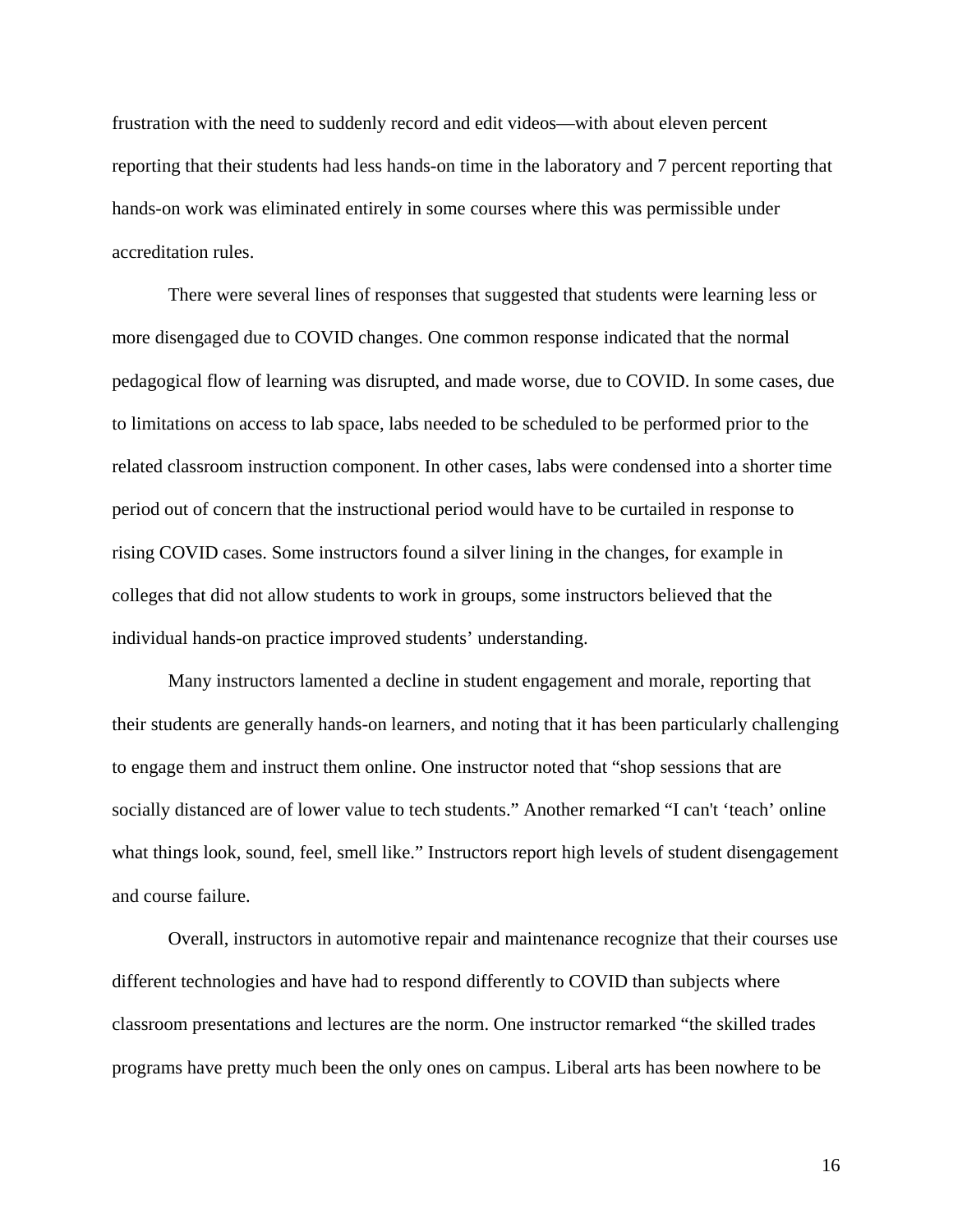found." The qualitative and quantitative evidence makes clear that shifting to a fully online mode of delivery differed dramatically in feasibility across programs of study at community colleges.

### **V. Discussion and Conclusions**

Community colleges in the U.S. serve a wide range of student needs, ranging from traditional liberal arts and general studies degrees that generate credits that can be transferred to baccalaureate degree programs to very short-term vocational certificates which may be directly connected to occupational trajectories. Within this portfolio of skill development programs, there are a wide range of pedagogical models and differences in costs of instruction. Some of this variation is tied inherently to the nature of learning in different fields. Social distancing requirements generated by the COVID pandemic thus had vastly different implications across programs of study. Programs that require "hands on" learning leading to skilled trade work were much more impacted than those emphasizing abstract skills or those in which the nature of the work could be done primarily online.

 Our results are unambiguous in identifying the production technology in ARM fields, which were more costly to adjust to the disruptions of COVID, as a contributing factor to COVID-era enrollment declines, accounting for about 20% of the overall decline. This factor explains almost all the greater decline in the enrollment of men relative to women during the COVID period.

It is nonetheless important to be forthright that the supply-side disruptions that we identify in this paper are but one of the factors that impacted the learning trajectories of young adults during the COVID era. Other potentially relevant explanations on the demand side for the decline in community college enrollment include the substantially increased burden on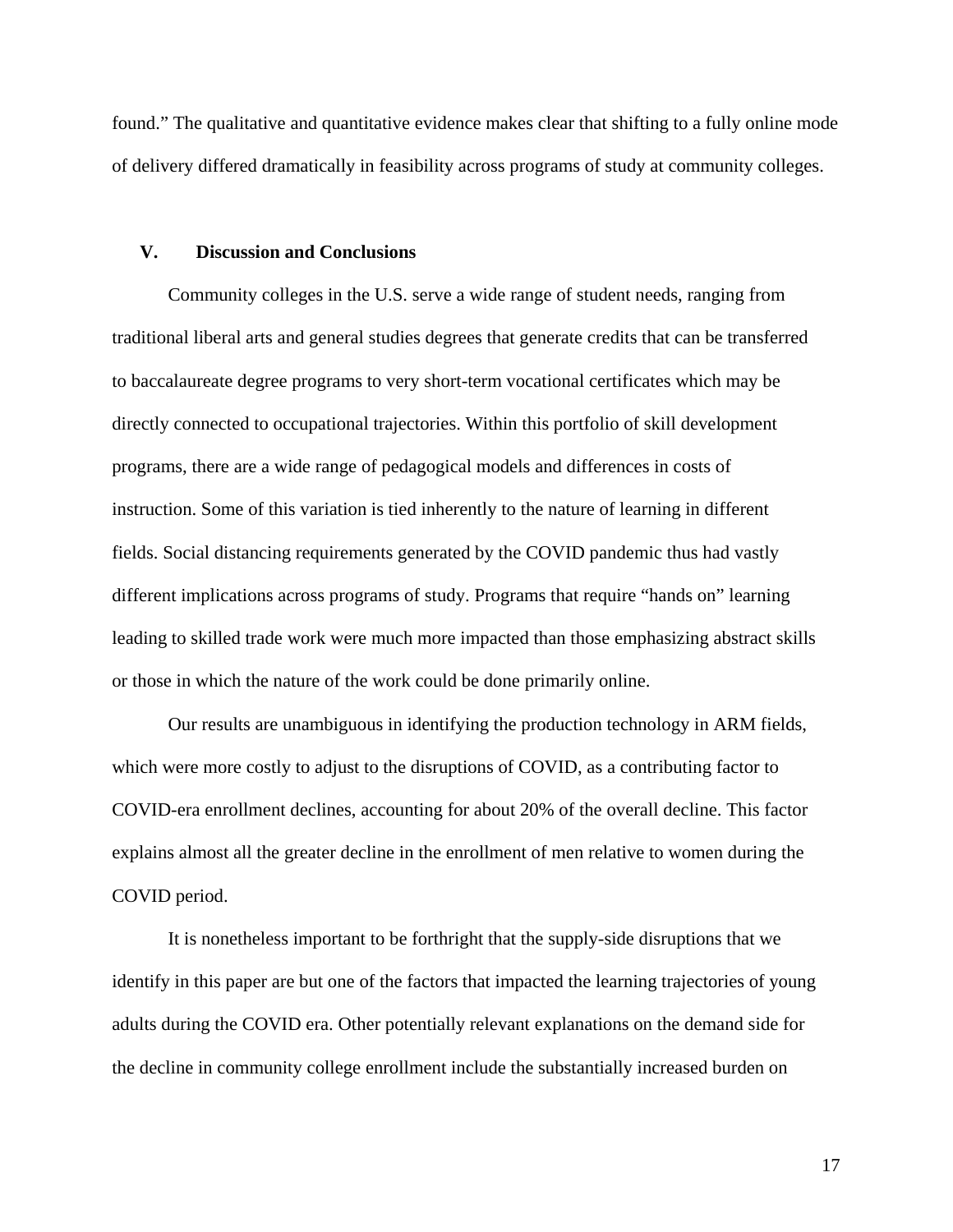families created by childcare and home school needs and the limited access to broadband and other online learning tools. But these factors generally do not disproportionately impact men, and do not account for the large gender differences in enrollment observed during COVID.

 These results, which highlight the variation across programs at community colleges in production technologies and supply elasticity, have substantial implications for labor markets and education policy design. If we consider the COVID disruptions to the production of ARM credentials to be a "supply shock" to the education market, it is likely that there will be nearterm implications for the labor market in terms of "supply chain disruptions" in the flow of newly trained workers to local labor markets. Demand for skills in fields like HVAC repair, welding and auto repair is unlikely to have abated during the pandemic—and in the case of HVAC repair likely grew in response to improved ventilation recommendations—while the flow of new workers has been disrupted.

Meaningful differences across programs of study within institutions—particularly in community colleges—in "production technologies" and costs have implications for policy design.[15](#page-19-0) Public polices such as free tuition or headcount-based appropriations create incentives for expansion of programs of study that can be produced at a low cost or expanded at a low marginal cost. The result may be supply-side offerings that are poorly aligned with student demand and labor market needs. The result may be persistent excess demand in highreturn fields where capital equipment and on-site training are necessary for skill acquisition.

 Looking ahead, the disruption of the pandemic may induce important technological change in the production of post-secondary education across fields. Indeed, a study of career

<span id="page-19-0"></span><sup>&</sup>lt;sup>15</sup> Hemelt, Stange, Furquim, Simon and Sawyer (forthcoming) provide extensive evidence of variation in cost of instruction across different programs of study in the four-year sectors, with large differences in costs across areas of study, with engineering and nursing fields at the top of the cost ladder and fields like sociology and mathematics at the bottom.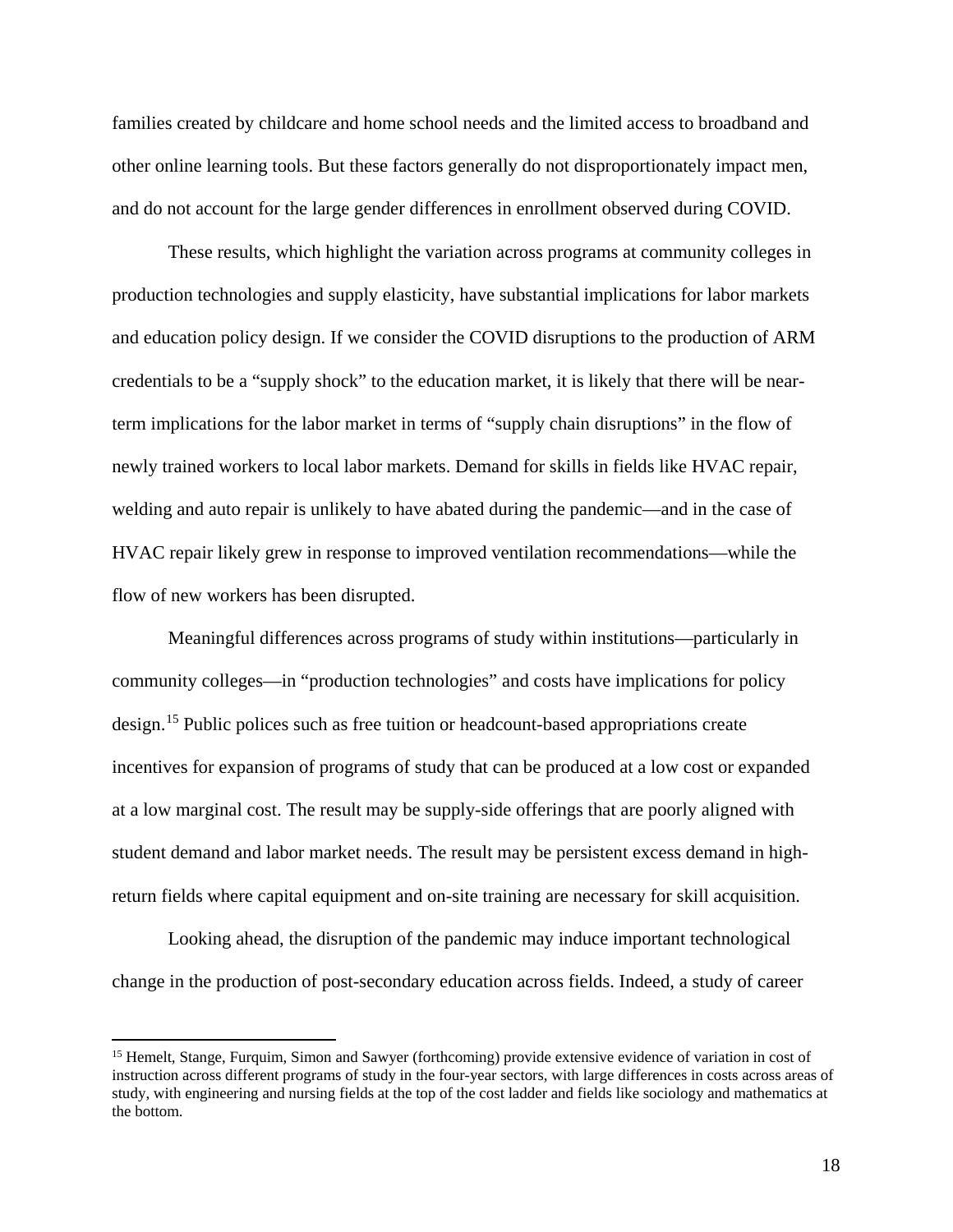and technical education programs at community colleges by researchers at the Urban Institute identified the likely permanent shift to hybrid models in programs like nursing, manufacturing technologies, HVAC servicing and auto repair (Briggs, Lopez and Anderson, 2021). While it was difficult (and often cost prohibitive) to introduce simulation technologies in ARM fields in the pre-pandemic era, there is evidence of new adoption of simulation technologies and learning tools which will likely persist post-COVID. Shifting to a hybrid model in which classroom instruction is largely virtual provides community colleges with some cost-savings in terms of classrooms, electricity and custodial services while potentially adding some benefits of self-paced learning. Thus, a silver lining of the pandemic disruptions is that they may provide some of the impetus to adopt new instructional technologies, eventually "bending the cost curve" to reduce the expense of program delivery in fields that have traditionally required fully on-site instruction.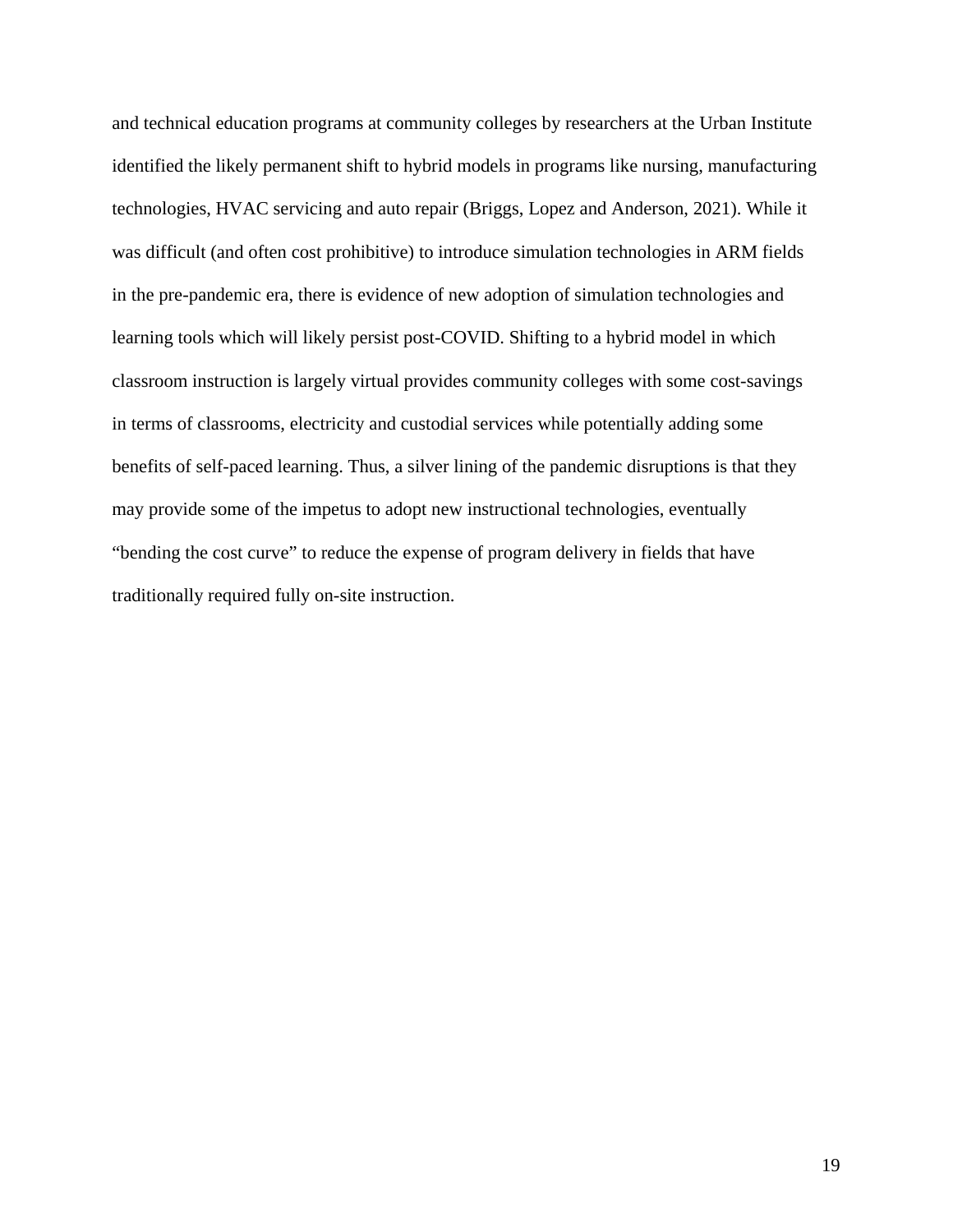# **References**

Barr, Andrew and Sarah Turner. 2013. "Expanding Enrollments and Contracting Budgets: The Effect of the Great Recession Higher Education," *The Annals: American Academy of Political and Social Science* Vol. 650 (1):168-193.

Betts, Julian and McFarland, Laurel. 1995. "Safe port in a storm: the impact of labor market conditions on community college enrollments," *Journal of Human Resources*, 30, 741–65.

Briggs, Amanda; Daniel Lopez and Theresa Anderson. 2021. "Online Career and Technical Education Programs during the Pandemic and After." Urban Institute.

Bulman, George. and Fairlie, Robert. 2021. "The Impact of COVID-19 on Community College Enrollment and Student Success: Evidence from California Administrative Data." NBER Working Paper 28715.

Cellini, Stephanie, 2009. "Crowded colleges and college crowd-out: The impact of public subsidies on the two-year college market." *American Economic Journal: Economic Policy*, *1*(2), pp.1-30.

Cellini, Stephanie and Turner, Nicholas. 2019. "Gainfully employed? Assessing the employment and earnings of for-profit college students using administrative data." *Journal of Human Resources*, *54*(2), pp.342-370.

Digest of Education Statistics. 2019. National Center for Education Statistics, Institute of Education Sciences, U.S. Department of Education. Washington, D.C.

Goodman, Serena. and Volz, Alice. 2020. "Attendance spillovers between public and for-profit colleges: Evidence from statewide variation in appropriations for higher education." *Education Finance and Policy*, *15*(3), pp.428-456.

Hemelt, Steve, Kevin Stange, Fernando Furquim, Andrew Simon, and John E. Sawyer. Forthcoming. "Why is Math Cheaper than English? Understanding Cost Differences in Higher Education." *Journal of Labor Economics*.

Jacobson, Louis; Robert LaLonde and Daniel Sullivan. 2005. "The impact of community college retraining on older displaced workers: Should we teach old dogs new tricks?" *Industrial and Labor Relations Review*, 58(3), 398–415.

Kane, Tom, and Cecelia Rouse. 1995 "Labor market returns to two- and four-year college." *American Economic Review*, 85(3), 600.

Stange, Kevin; Bound, John, Smith, Jonathon, Morales, N., Cole, C., and Dyer, S., 2017. "How Colleges Respond to Demand Shocks: Case Study Evidence from Four Michigan Community Colleges." Working Draft.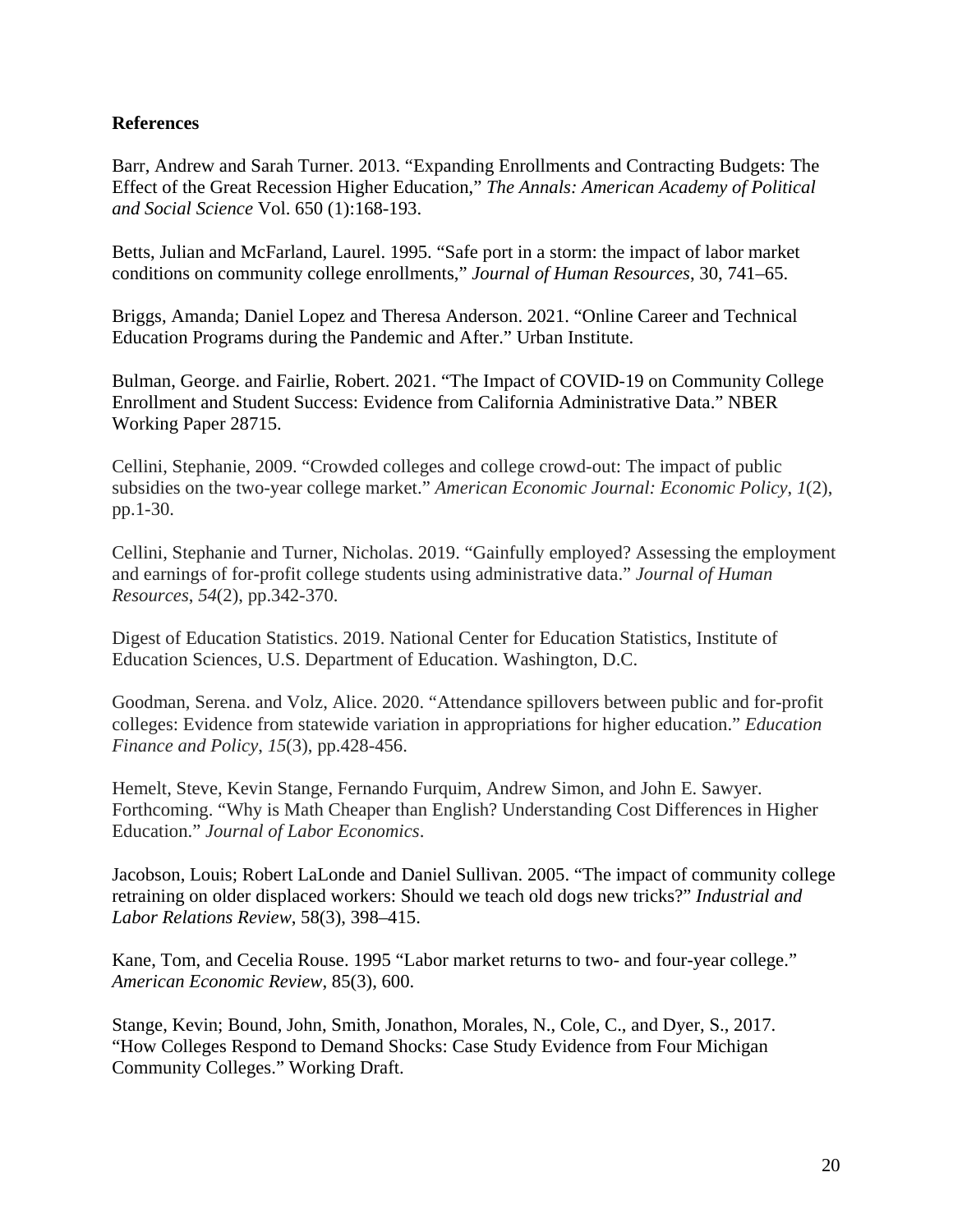|                                   | Overall  |       | Men      |       | Women    |       |
|-----------------------------------|----------|-------|----------|-------|----------|-------|
|                                   | Mean     | sd    | Mean     | sd    | Mean     | sd    |
|                                   | (1)      | (2)   | (3)      | (4)   | (5)      | (6)   |
|                                   |          |       |          |       |          |       |
| Pct Ch Enr 2020-2019              | $-0.150$ | 0.115 | $-0.208$ | 0.136 | $-0.105$ | 0.109 |
| Pct Ch Enr 2019-2018              | $-0.004$ | 0.052 | $-0.011$ | 0.058 | 0.001    | 0.055 |
| Unem Rate 2020                    | 11.4     | 3.3   |          |       |          |       |
| Unem Rate 2019                    | 4.1      | 1.5   |          |       |          |       |
|                                   |          |       |          |       |          |       |
| % Cert-Deg ARM                    | 0.117    | 0.098 | 0.221    | 0.163 | 0.029    | 0.028 |
| % Cert-Deg Online                 | 0.196    | 0.250 | 0.176    | 0.224 | 0.214    | 0.275 |
|                                   |          |       |          |       |          |       |
| <b>Primary Instructional Mode</b> |          |       |          |       |          |       |
| Hybrid                            | 0.099    | 0.299 |          |       |          |       |
| InPerson                          | 0.057    | 0.233 |          |       |          |       |
| Online                            | 0.843    | 0.364 |          |       |          |       |
|                                   |          |       |          |       |          |       |
| Observations                      | 318      |       | 318      |       | 318      |       |

Table 1. Summary Statistics, Community College Enrollment Sample

Notes: Data on enrollment and degrees are recorded at the level of the community college and weighted by 2019 enrollment. Enrollment data in the analysis sample (CA, CT, IL, MA, NC, TX, WA, VA) reflect community college enrollment levels reported to states. "% Cert-Deg ARM" indicates the share of certificates and AA degrees awarded in "Assembly, Repair and Maintenance" fields at the community college from IPEDS in the 2017-18 academic year. Designation as "Hybrid", "InPerson", "Online" indicates the overall institutional mode of delivery in fall 2020. See Data Appendix for additional details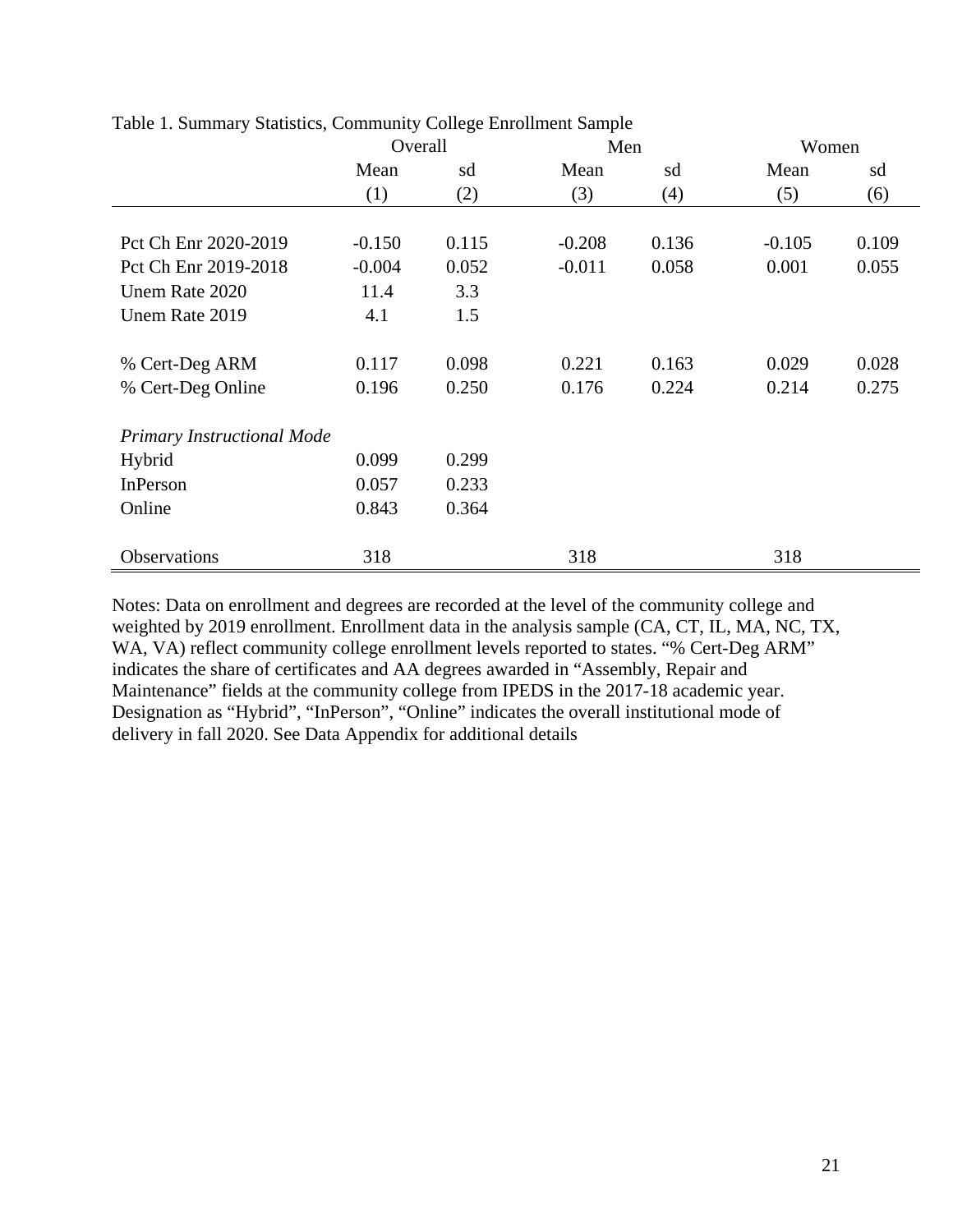|                     | (1)           | (2)           | (3)           | (4)           | (5)           | (6)           |
|---------------------|---------------|---------------|---------------|---------------|---------------|---------------|
| <b>VARIABLES</b>    | Overall       | Men           | Women         | Overall       | Men           | Women         |
|                     |               |               |               |               |               |               |
| % ARM               | $-0.407$      | $-0.523$      | $-0.293$      | $-0.411$      | $-0.529$      | $-0.297$      |
|                     | $(0.040)$ *** | $(0.049)$ *** | $(0.026)$ *** | $(0.034)$ *** | $(0.042)$ *** | $(0.026)$ *** |
| Hybrid              |               |               |               | $-0.043$      | $-0.042$      | $-0.041$      |
|                     |               |               |               | $(0.016)$ **  | (0.026)       | $(0.014)$ **  |
| Online              |               |               |               | $-0.050$      | $-0.065$      | $-0.038$      |
|                     |               |               |               | $(0.009)$ *** | $(0.024)$ **  | $(0.009)$ *** |
| Unemp. Rate         |               |               |               | 0.002         | 0.004         | $-0.000$      |
|                     |               |               |               | (0.003)       | (0.005)       | (0.002)       |
| Constant            | $-0.147$      | $-0.209$      | $-0.102$      | $-0.111$      | $-0.184$      | $-0.062$      |
|                     | $(0.003)$ *** | $(0.004)$ *** | $(0.002)$ *** | $(0.027)$ *** | $(0.049)$ *** | $(0.023)$ **  |
| <b>Observations</b> | 318           | 318           | 318           | 318           | 318           | 318           |
| R-squared           | 0.228         | 0.228         | 0.165         | 0.237         | 0.241         | 0.172         |
| Weights             | Yes           | Yes           | Yes           | Yes           | Yes           | Yes           |
| <b>State FE</b>     | Yes           | Yes           | Yes           | Yes           | Yes           | Yes           |

Table 2. Community college enrollment changes 2019-2020

Robust standard errors in parentheses

\*\*\* p<0.01, \*\* p<0.05, \* p<0.1

Notes: Dependent variable is the ln difference in enrollment 2020-2019; "% ARM " indicates the share of certificates and AA degrees awarded in "Assembly, Repair and Maintenance" fields at the community college from IPEDS in the 2017-18 academic year. Designation as "Hybrid", "InPerson", "Online" indicates the overall institutional mode of delivery in fall 2020. See Data Appendix for additional details.